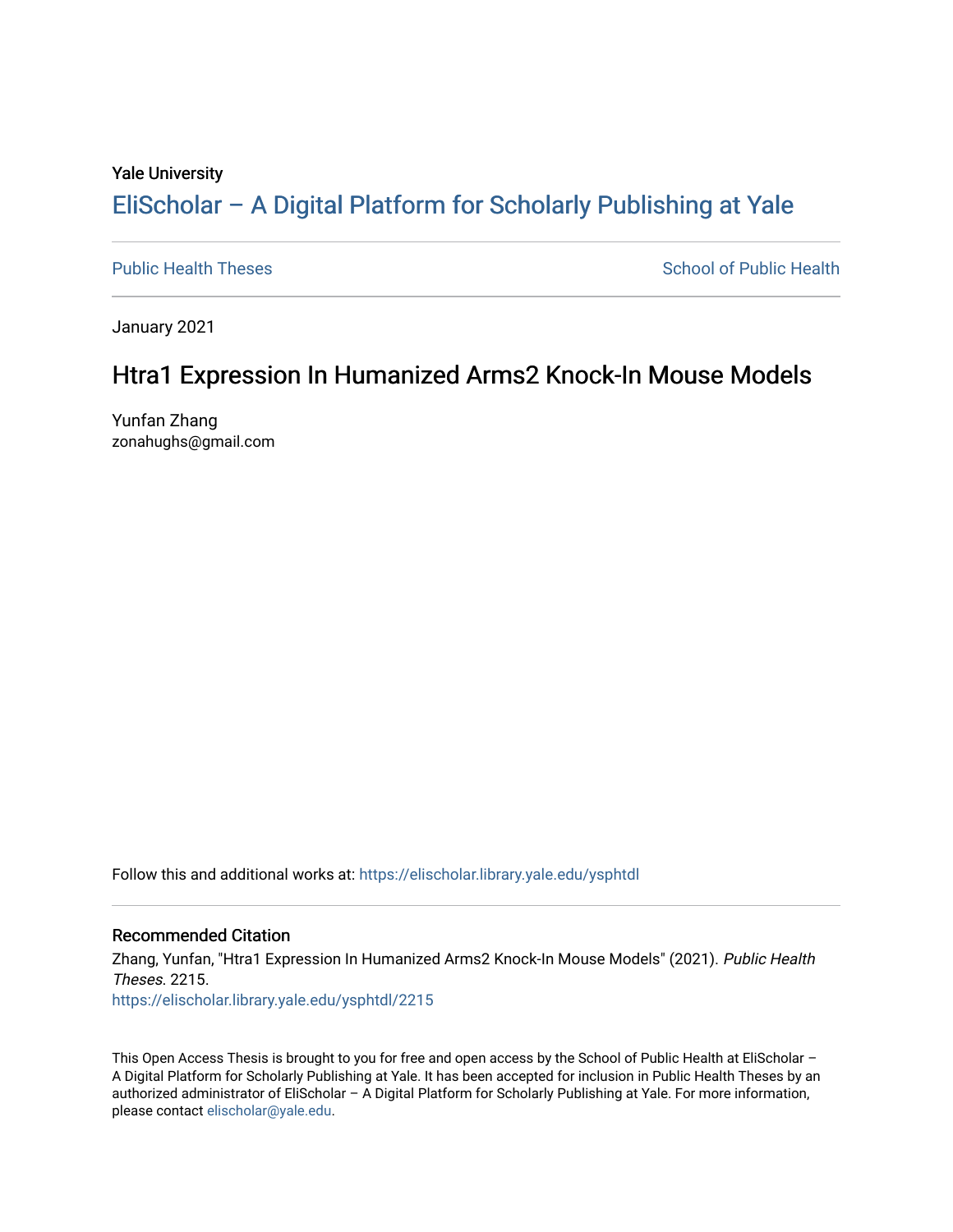# *Htra1* **expression in humanized** *ARMS2* **knock-in**

# **mouse models**

**Name: Yunfan Zhang**

**Year Completed: 2021**

**Year Degree Awarded: 2021**

**Degree Awarded: Master of Public Health**

**Department: School of Public Health (Chronic Disease Epidemiology)**

**Advisor/Committee Chair: Josephine Hoh**

**Committee Member: Shiyi Wang**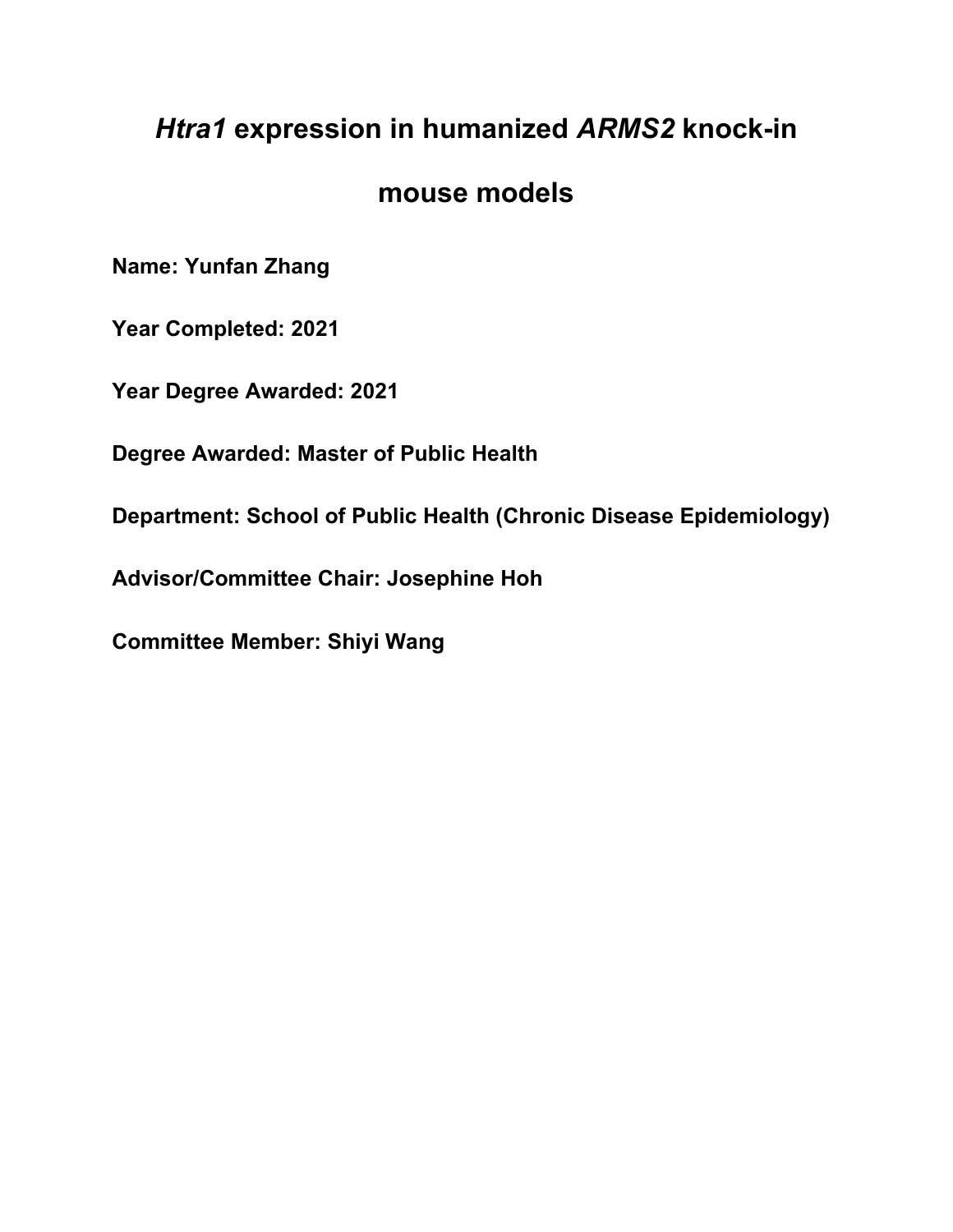# **Abstract**

Age-related macular degeneration (AMD) is the most common cause of central vision loss in developed world. Two genes on chromosome 10q26, maculopathy susceptibility 2 (*ARMS2*) and HtrA serine peptidase 1 (*HTRA1*) were identified as candidate genetic factors of AMD. However, due to the high linkage disequilibrium across the locus as well as the inconsistent functional findings regarding the two genes, it is difficult to distinguish the causative gene that confer the risk of AMD. To provide insight of the functional roles of *ARMS2* and *HTRA1* in the pathogenesis of AMD, we investigated the regulation relationship between the two genes in vivo. To overcome the difficulty that *ARMS2* gene only exists in higher primates, we generated humanized *ARMS2* knock-in mice. Human *ARMS2* cDNA was inserted into the corresponding locus upstream the *Htra1* gene in mouse genome. Decline of *Htra1* gene expression was found in the cortex of *ARMS2* KI mice using RT-qPCR technique. Our finding indicates the presence of *ARMS2* gene upstream *Htra1* may manifest negative regulation effect upon *Htra1* expression. This new evidence revealed the complexity of how the two genes might work together in the causal pathway of AMD. Furthermore, we provided a novel and valuable animal model that could facilitate further research of AMD pathogenesis.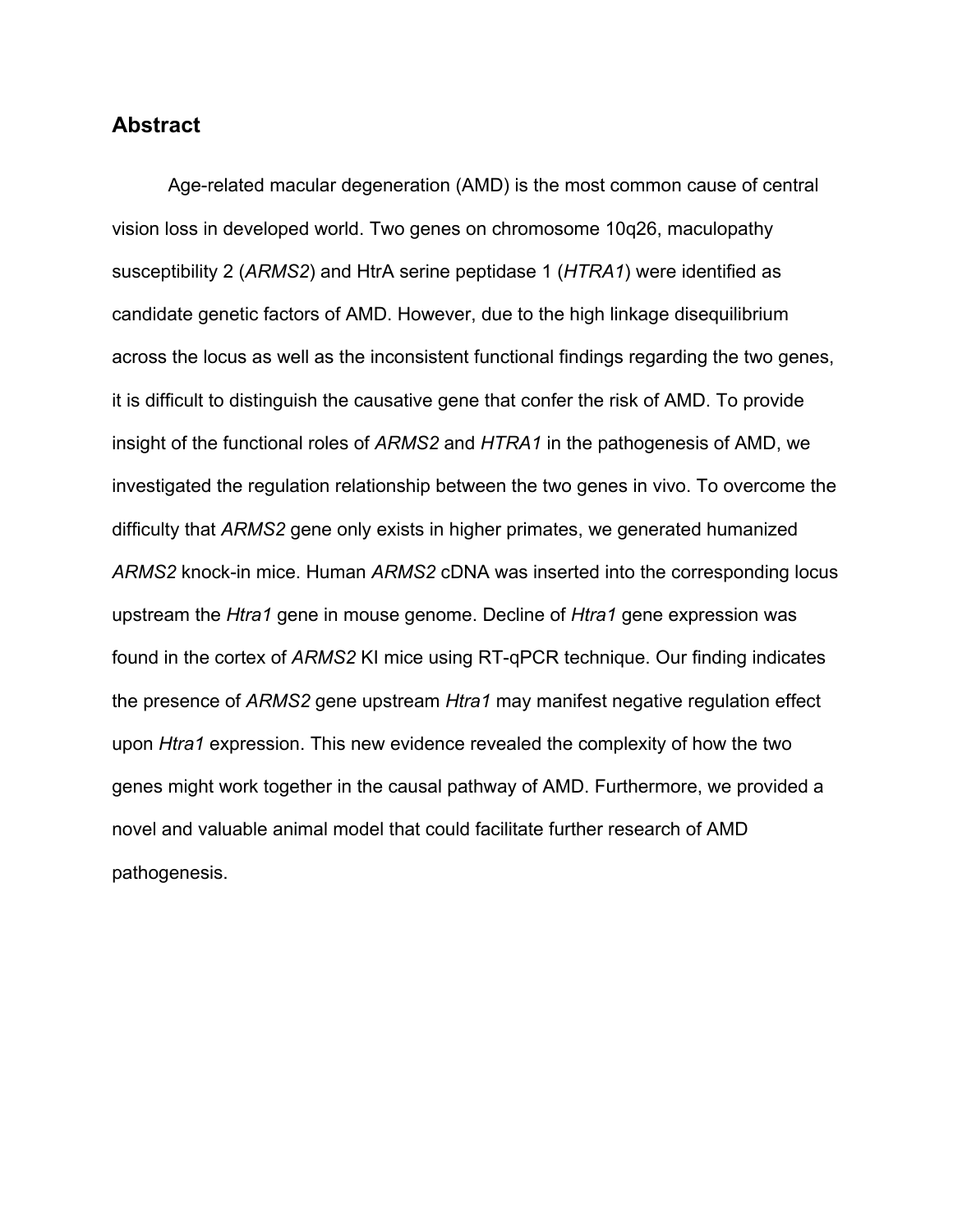# **Acknowledgments**

I would like to express my sincere gratitude to my advisor Dr. Josephine Hoh, for her insightful ideas and constant encouragement during the process of my thesis writing.

My deepest appreciation goes to Dr. Jianyu Wu, for his patient guidance of my work, valuable suggestions for my thesis and enthusiastic support of my life. The thesis could not be finished without his generous help.

I want to thank Dr. Shahidul Islam, for his enlightening preliminary work. I also want to thank all the other members of Hoh's Lab for their direct and indirect help. My thanks also go to all of my professors and classmates for their warmhearted help during my graduate study at Yale.

Special thanks should also go to my beloved family and friends for their companionship.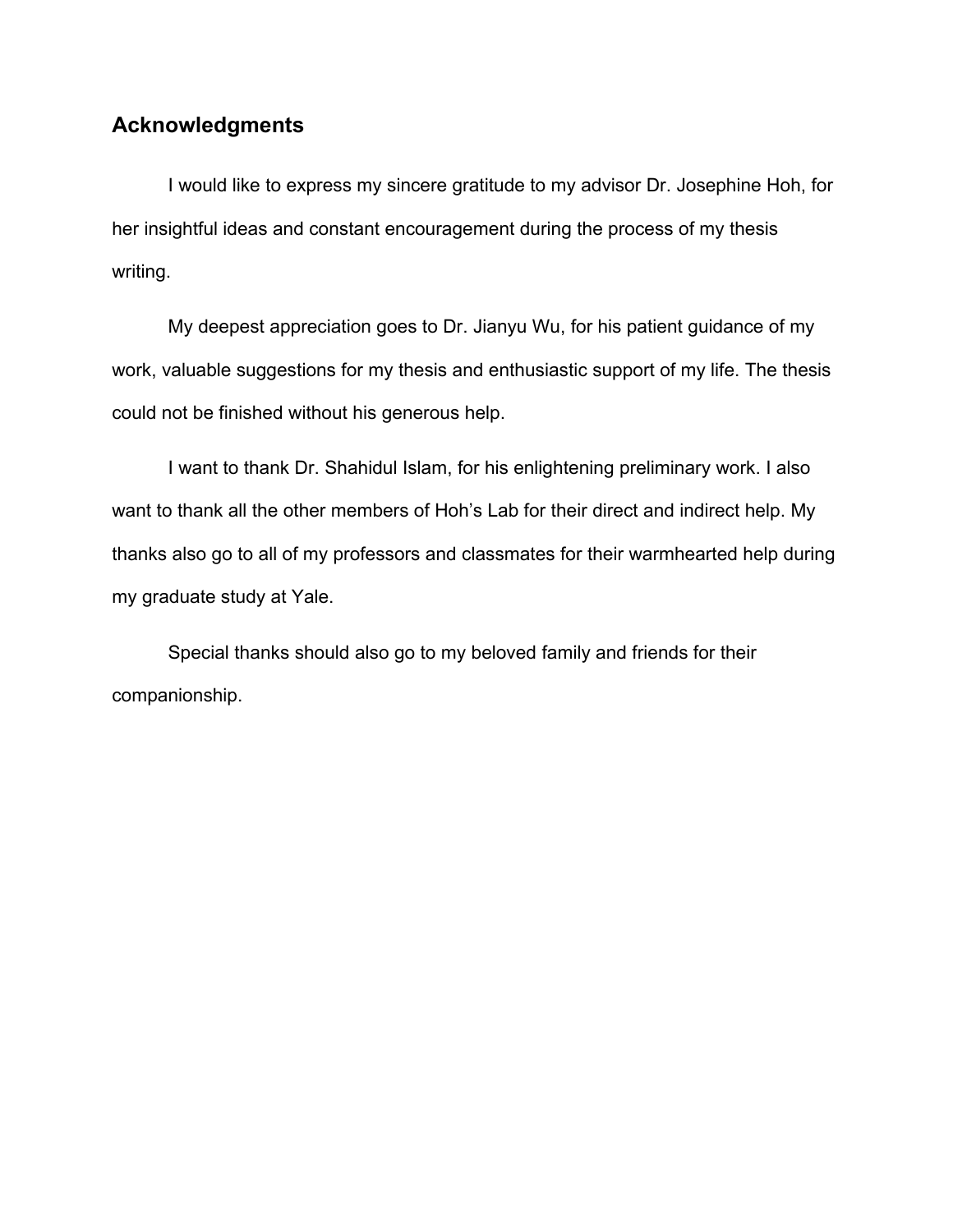# **Table of Contents**

<span id="page-4-0"></span>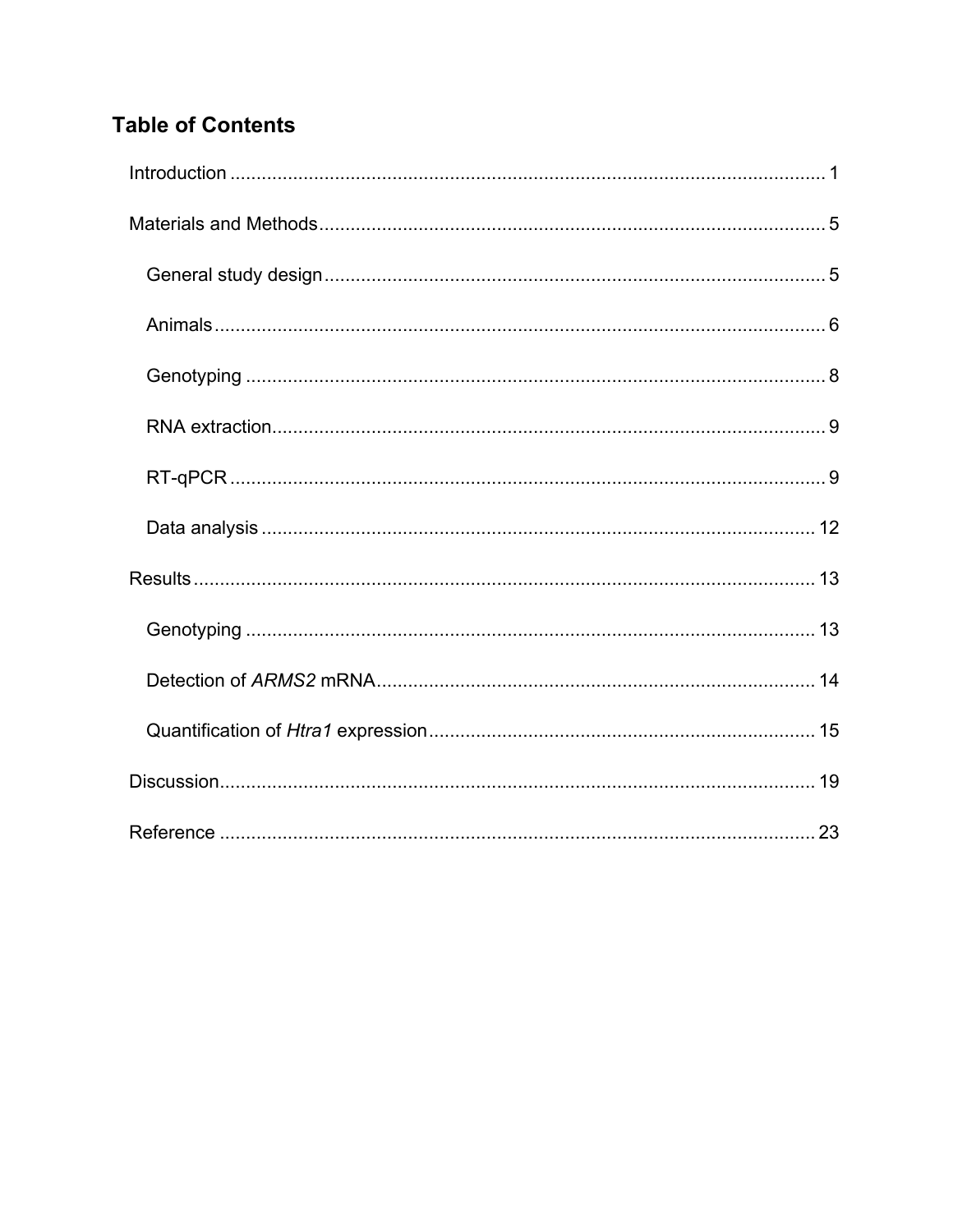# **Introduction**

Age-related macular degeneration (AMD) is a chronic disease which accounts for 8.7% of all blindness worldwide and the most prevalent cause of blindness in developed countries especially among the elders [\[1\]](#page-27-0)[\[2\]](#page-27-1)[\[3\].](#page-27-2) AMD affects the central region of retina (macula) which is responsible for visual acuity and color vision. As a chronic disease, AMD can be classified into early, intermediate and advanced stage. Advanced AMD can be further divided into two subtypes: geographic atrophy (late-stage dry AMD) and neovascular AMD (wet AMD). Late-stage dry AMD results in loss of retinal pigment epithelium (RPE) cell and overlying photoreceptors which leads to a progressive visual impairment [\[4\].](#page-27-3) For wet AMD, new vessels sprout from choroid and break beneath the retina, which causes permanent damage to adjacent retinal tissue and leads to central vision loss [\[5\].](#page-27-4)

The pathogenesis of AMD is poorly understood. It likely results from the combination of multiple environmental and genetic factors. Notable environmental risk factors include smoking, diet, alcohol use and infections [\[6\].](#page-27-5) Several AMD susceptibility loci were also identified through genetic studies. Two chromosome regions, 1q31 and 10q26, were repeatedly associated with AMD in most studies and confirmed by a metaanalysis [\[7\].](#page-27-6) In 2005, several studies reported complement factor H (*CFH*) gene located on chromosome 1q31 as the first AMD susceptibility gene and *CFH* Y402H was recognized as a major AMD susceptibility variant [\[8\]](#page-27-7)[\[9\].](#page-27-8) On the other hand, several AMD risk variants were found in a high linkage disequilibrium (LD) region on chromosome 10q26. This region encompasses three genes: pleckstrin homology domain-containing A1 (*PLEKHA1*), age-related maculopathy susceptibility 2 (*ARMS2*, formerly named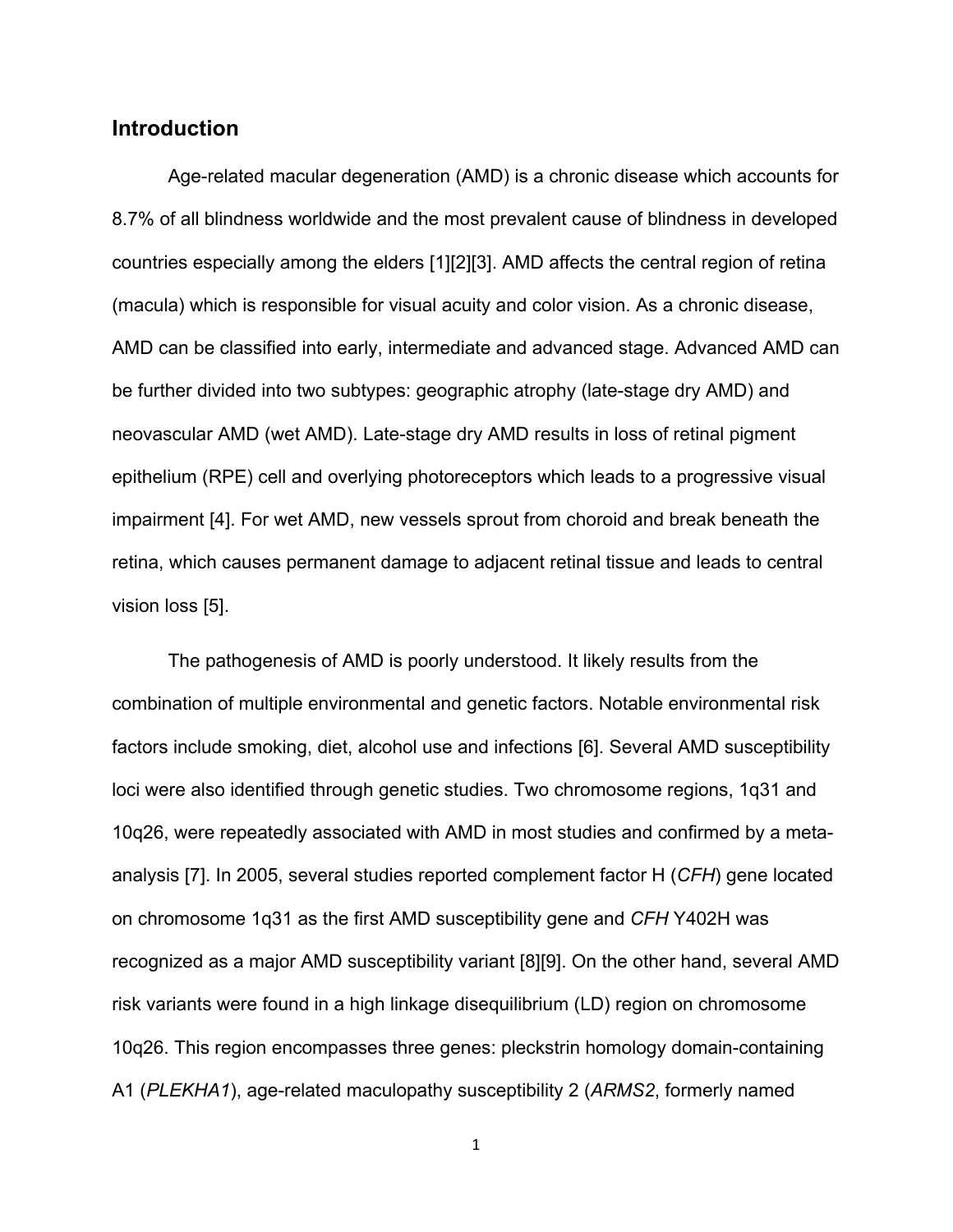*LOC387715*), and HtrA serine peptidase 1 (*HTRA1*), which make it difficult to identify which gene(s) is the causal one(s) [\[10\].](#page-28-0) Jakobosdottir et al. (2005) suggested *PLEKHA1* is the major contributor to AMD susceptibility [\[11\].](#page-28-1) Rivera et al. (2005) found the strongest association was centered over a coding SNP rs10490924 within *ARMS2* [\[12\].](#page-28-2) Later, DeWan et al. (2006) and Yang et al. (2006) identified rs11200638 in the *HTRA1* promoter as the most significantly associated variant of AMD and suggested that increasing *HTRA1* expression may play a role in AMD pathogenesis [\[5\]](#page-27-4)[\[13\].](#page-28-3) However, Kanda et al. (2007) showed that rs10490924 in *ARMS2* alone can explain the AMD susceptibility, contradicted with former findings [\[14\].](#page-28-4) Since then, evidence have emerged to demonstrate the strong association of rs10490924 and rs11200638 with the risk of AMD in different studies, respectively. A meta-analysis summarized the results and confirmed the association with AMD risk for both rs10490924 and rs11200638, suggesting a moderate codominant, multiplicative genetic mode of *ARMS2* and *HTRA1* in the AMD pathogenesis [\[15\].](#page-28-5) Besides, another two important AMD susceptibility variants have been identified: the indel polymorphism in the 3' -UTR of *ARMS2* and the nonsense polymorphism rs2736911 (C>T: R38X) in the first exon of *ARMS2* [\[16\].](#page-28-6)

Because of the high LD across the *ARMS2-HTRA1* locus, statistical genetics method alone cannot determine which variant(s) is causative for AMD risk. Therefore, molecular functional studies are required to investigate their roles in AMD pathogenesis. Here we review the existing knowledge of *ARMS2* and *HTRA1* about their molecular function with regard to AMD.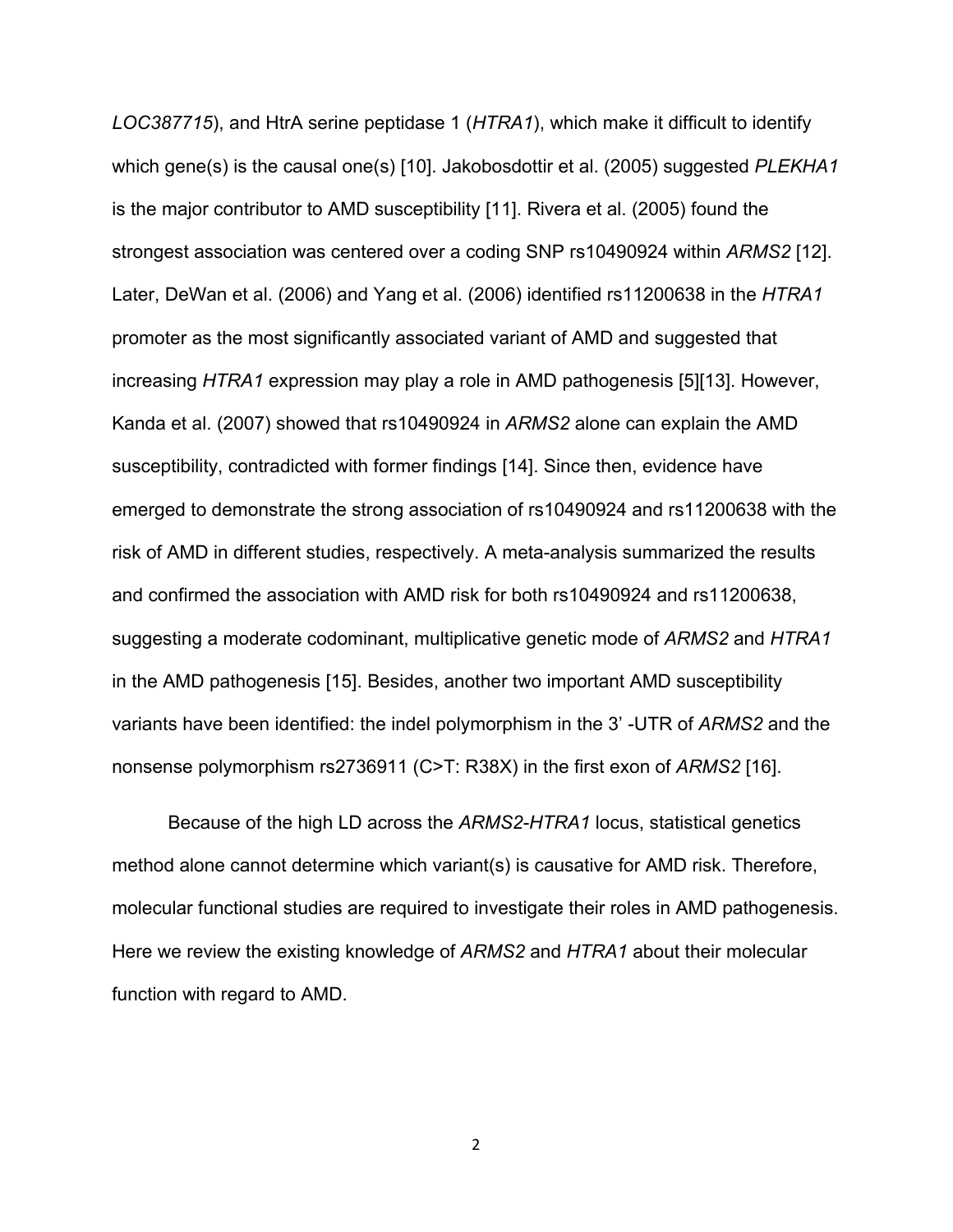#### *ARMS2*

*ARMS2* is a primate-specific gene encoding a 11-kDa protein ARMS2 [\[17\].](#page-28-7) It expresses strongly in the placenta but weakly in retinal tissues [\[18\].](#page-29-0) The structure, cellular localization and function of the protein are unclear because of contradictory results. A recent study suggested it may function in complement activation process; deficiency of this protein may reduce the clearance of cellular debris and enhance formation of drusen, the hallmark of AMD [\[19\].](#page-29-1)

The effect of rs10490924 on the structure and function of *ARMS2* is unclear. Early evidence indicated that it may cause a nonsynonymous change A69S in ARMS2 protein [\[14\].](#page-28-4) The indel polymorphism in the 3' -UTR of *ARMS2* has been reported to destabilize *ARMS2* transcript and strongly associated with AMD [\[20\].](#page-29-2) The nonsense polymorphism rs2736911 (C>T: R38X) in the first exon of *ARMS2* was believed to introduce a premature stop codon and eventually lead to less ARMS2 protein. However, this variant is not positively associated with AMD, in contrast to the indel variant [\[18\].](#page-29-0)

#### *HTRA1*

*HTRA1* gene encodes a 51-kDa secreted serine protease (HTRA1) which is widely expressed in many types of tissue including retina. HTRA1 protein can degrade extracellular matrix (ECM) proteins as well as regulate signaling of transforming growth factor-beta (TGFβ) family protein, insulin-like growth factor (IGF) and fibroblast growth factors (FGF), playing important role in cell proliferation and migration [\[10\]](#page-28-0)[\[21\]\[](#page-29-3)22]. Human *HTRA1* gene has been linked with the microvascular and macrovasculature diseases including arthritis, preeclampsia and tumor progression besides AMD [23].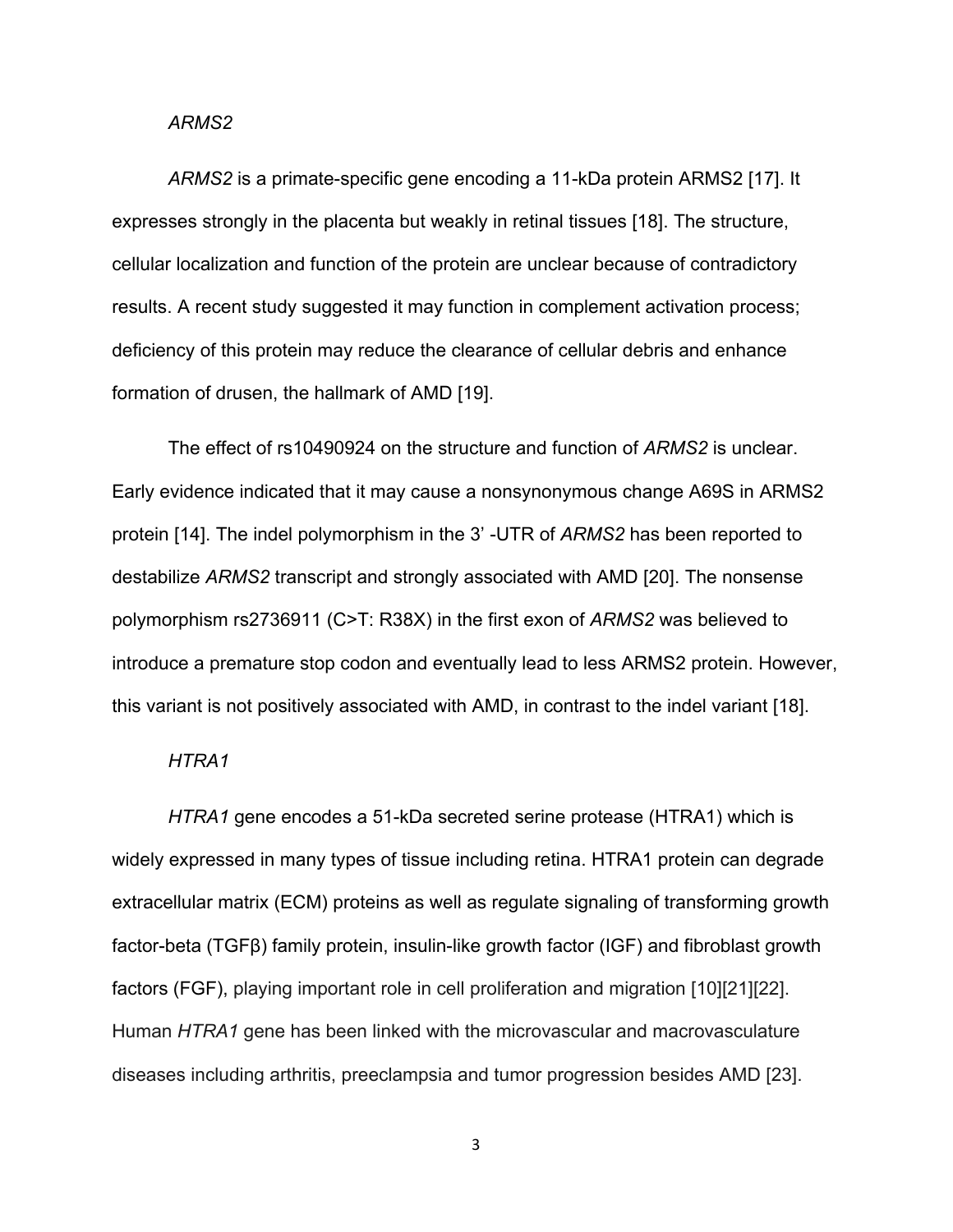There is a hypothesis about how HTRA1 may involve in the pathogenesis of AMD: overexpressed HTRA1 protein would cause excess digestion of ECM, leading to elevated levels of pro-inflammatory peptide fragments that increase oxidative stress and eventually contributing to AMD [\[16\].](#page-28-6)

The AMD-associated variant rs11200638 in *HTRA1* promoter has been initially suggested to increase *HTRA1* expression [\[5\]](#page-27-4)[\[13\].](#page-28-3) Several follow up studies, on the contrary, showed that rs11200638 may not increase *HTRA1* expression level [\[14\]](#page-28-4)[\[24\].](#page-29-4) Overall, the results of how rs11200638 might affect *HTRA1* expression remains inconsistent. Besides, the adjacent indel polymorphism in the 3' -UTR of *ARMS2* was suggested to have joint effect with rs11200638 to regulate *HTRA1* expression [\[16\]](#page-28-6)[\[25\]](#page-29-5)[\[26\].](#page-29-6)

The genetic studies and functional studies till now have not yet reached a consensus about the casual gene associated with AMD. Inspired by previous studies, especially for those implied *ARMS2* (and its downstream sequence) might regulate *HTRA1* expression, we think exploring the functional relationship between *ARMS2* and *HTRA1 in vivo* might shed light on solving the "causative" puzzle.

However, *ARMS2* is a gene only present in Old World monkeys and apes besides human [\[27\],](#page-30-0) which make it difficult to investigate its function in commonly used animal model such as mice. Several groups have created *ARMS2* transgenic mice [\[28\]](#page-30-1)[\[29\].](#page-30-2) In those mice, human *ARMS2* gene was randomly inserted into their genome, which makes the interaction between *ARMS2* and *Htra1* cannot be well examined. Besides, these mice appeared normal and didn't develop any typical AMD-related cellular or molecular phenotype, indicating that proper genomic location of *ARMS2*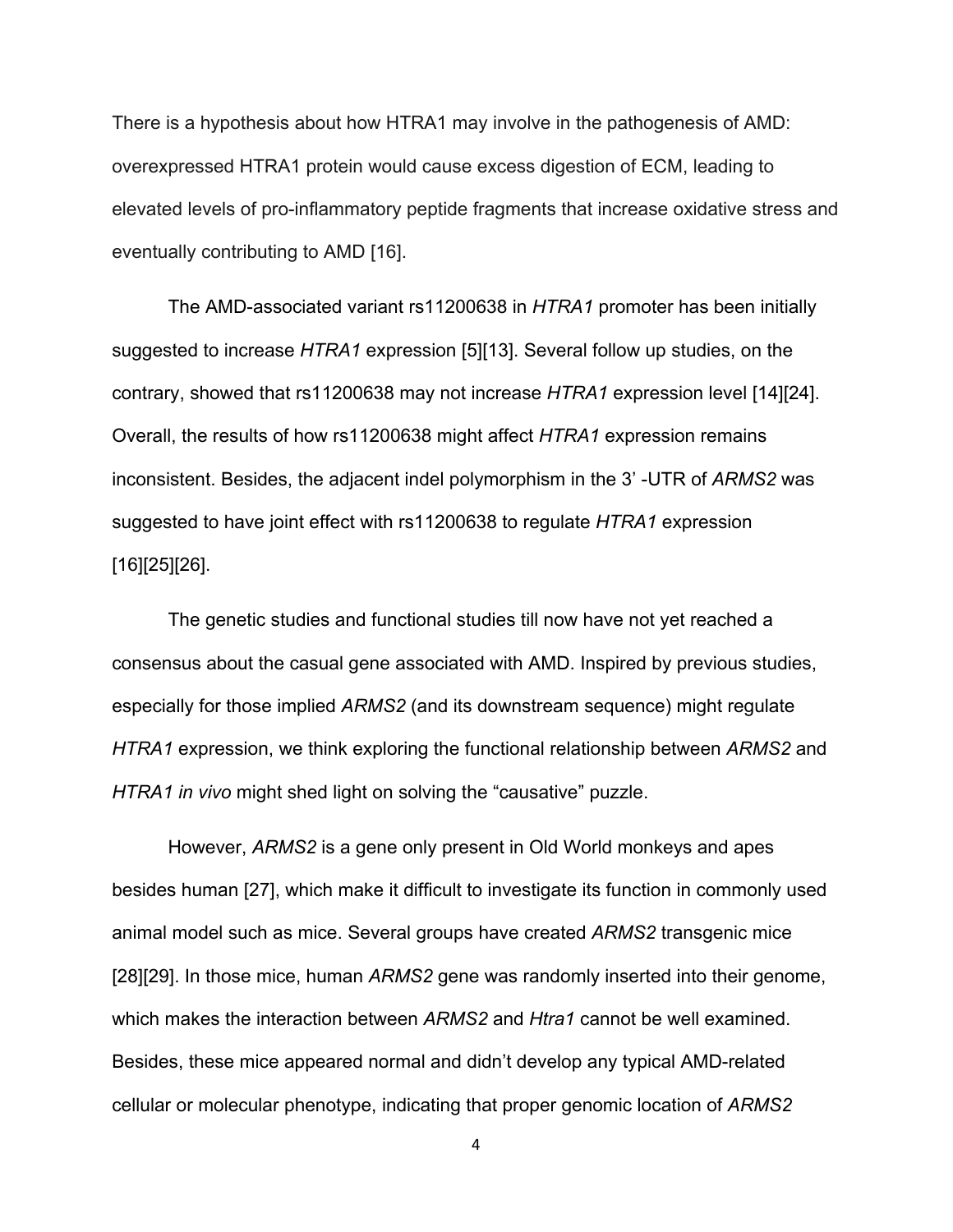upstream *Htra1* promoter might be crucial for the hypothetical regulation effect. Therefore, we generated humanized *ARMS2* knock-in mice by inserting human *ARMS2* cDNA into the corresponding locus upstream the *Htra1* gene in mouse genome. By examining *Htra1* expression in humanized *ARMS2* knock-in mice, we could understand the regulation relationship between these two genes.

# <span id="page-9-0"></span>**Materials and Methods**

#### <span id="page-9-1"></span>**General study design**

<span id="page-9-2"></span>Our goal is to detect possible *Htra1* expression change in humanized *ARMS2* knock-in mice. In order to make meaningful comparisons, two genotypes of mice with humanized *ARMS2* sequence were constructed. Genotyping was performed to identify all mice's genetic makeup. RNA was extracted from cortex or hippocampus from subject mice. Cortex and hippocampus were chosen because previous results in our lab (*in situ* hybridization) showed that *Htra1* expression only presents in these two regions in mouse brain. RT-qPCR, a widely-used method of quantitating gene expression, was conducted to measure *Htra1* expression in transcriptional level among different groups. Data from RT-qPCR was collected and analyzed to compare the gene expression level.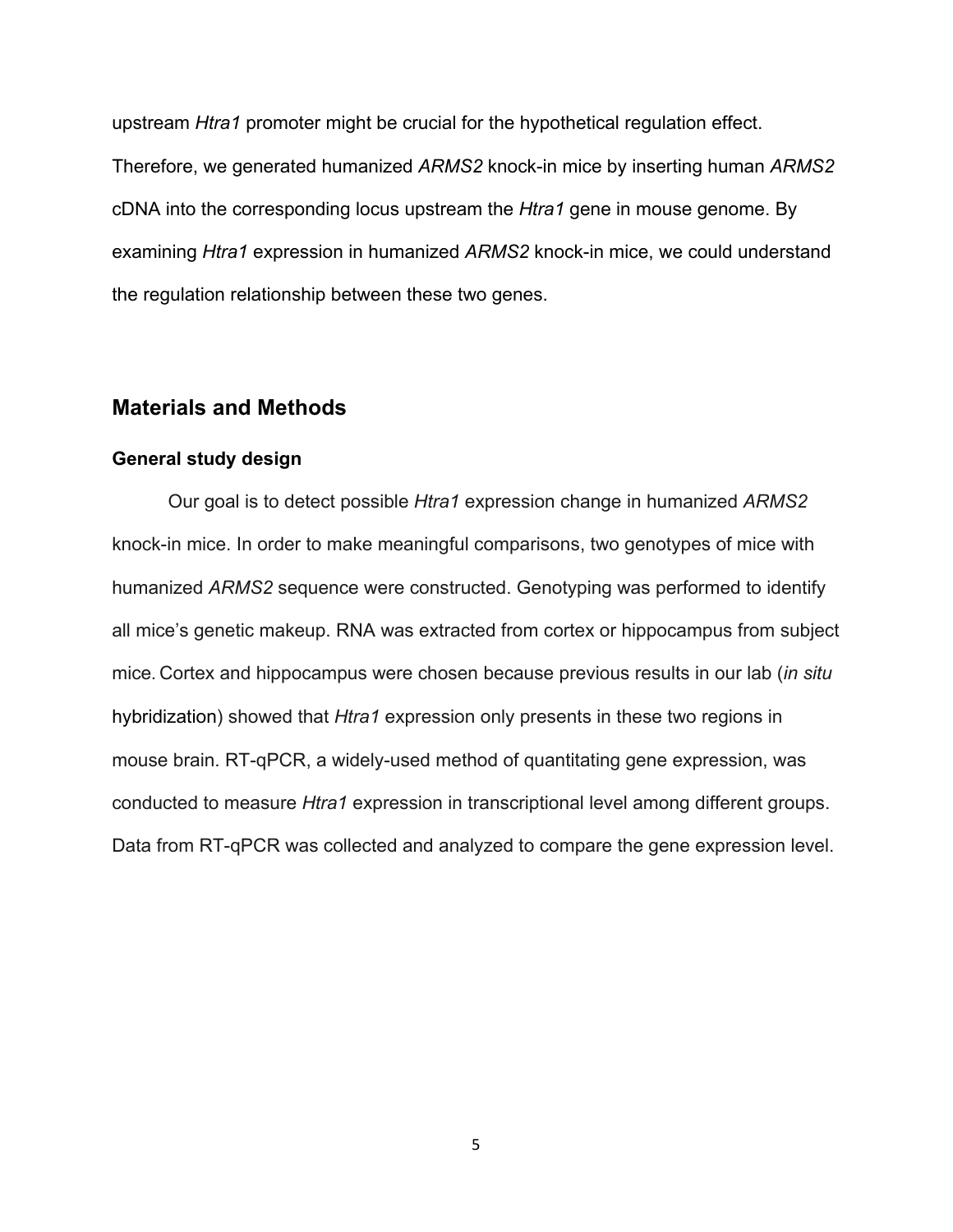### **Animals**

Three genotypes of mice were generated with the help of Ozgene (Perth, Australia) for further experiment:

#### *ARMS2* **flox mice (***ARMS2flox/flox***)**

## *ARMS2* **knock-in (KI) mice (***ARMS2KI/KI***)**

#### **Wild type (WT) mice**

Similar process was described in our previous study [\[30\].](#page-30-3) A targeting vector using mouse *Htra1* upstream homologous sequence was created (Figure 1). A Human ubiquitin C (UbiC) promoter, a transcriptional stop sequence flanked by loxP sites, a human *ARMS2* cDNA tagged with a flag epitope, and a flippase recognition target (FRT)-flanked phosphoglycerate kinase-1 (PGK)-neomycin cassette, were inserted upstream of *Htra1* promoter. The vector was then electroporated into embryonic stem (ES) cells from C57BL/6 mice to generate chimeric mice. Further breeding was done to create the three final genotypes. *ARMS2* flox allele was created by removing selection cassette through breeding with OzFlpE mice (*FlpE* knock-in mice). *ARMS2* KI allele was further generated by removing the loxP-flanked stop sequence through crossing to germline-transmitting Rosa26-Cre mice. The WT mice and *ARMS2* flox mice are littermate. All mice were kept in C57BL/6 genetic background. All animal experiments were conducted with the help of Dr. Jianyu Wu in accordance with Statement by Yale University on the Humane Use of Animals in Research and Education.

As a result, *ARMS2* should not be expressed in *ARMS2* flox mice because of the transcriptional stop sequence, while *ARMS2* can be ubiquitous constitutively expressed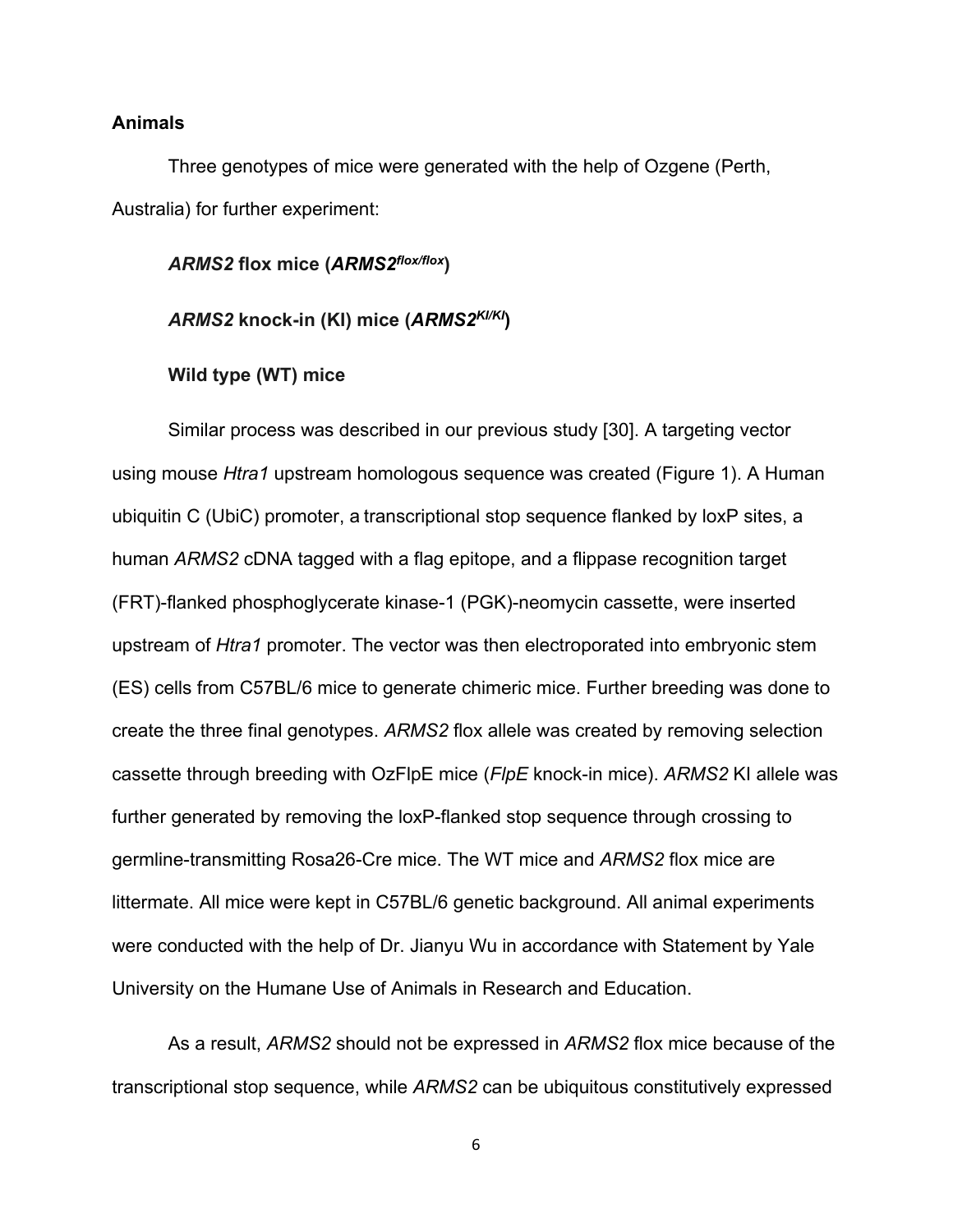in *ARMS2* KI mice. The rationale of this construction is to distinguish whether the possible *Htra1* expression level change derives from active *ARMS2* gene expression (transcriptional or post-transcriptional level) or genome structural change upstream *Htra1*.



#### **Figure 1 Construction of humanized** *ARMS2* **knock in mice**

<span id="page-11-0"></span>A Ubic promoter, a stop sequence flanked by loxP sites, a human *ARMS2* cDNA tagged with a flag epitope and a FRT flanked neo cassette was inserted 5' to *Htra1* promoter. Expression of *FlpE* removes the neomycin selection cassette. Expression of *Cre* causes excision of the stop sequence.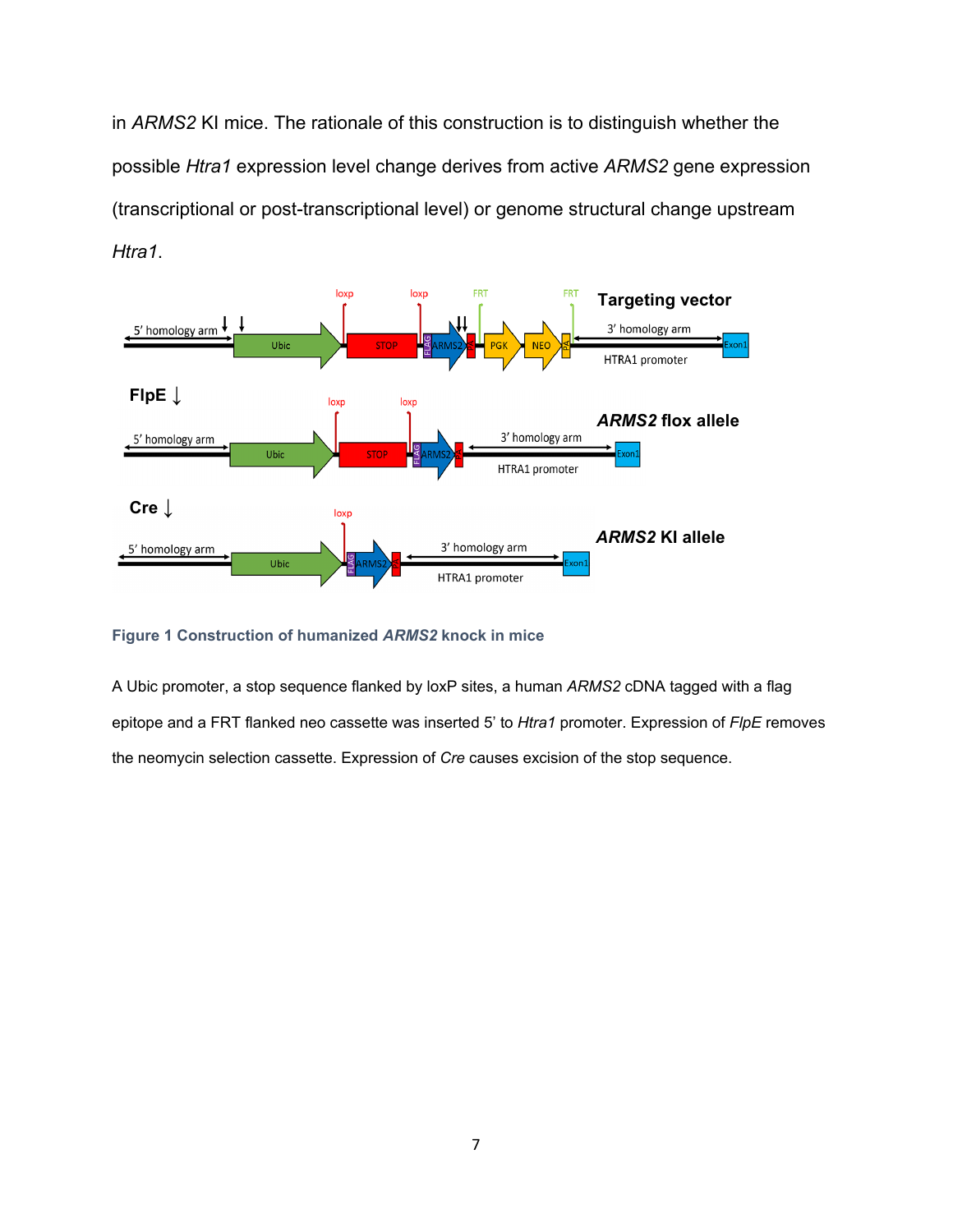# **Genotyping**

Polymerase Chain Reaction (PCR) was performed to genotype each mouse: REDExtract-N-Amp Tissue PCR Kit (Sigma) was used to extract DNA from mouse toe tissue and perform further PCR process. Specific primer combinations were designed to distinguish different alleles (Table 1). The expected bands for WT, *ARMS2* flox and *ARMS2* KI alleles are 200 bp, 340 bp and 470 bp, respectively. Conventional PCR program was used to amplify DNA (Table 2). Agarose gel (2%) electrophoresis was performed to distinguish amplified DNA bands.

## **Table 1 PCR primers for genotyping**

| <b>Alleles</b>    | <b>Primers</b>                  |
|-------------------|---------------------------------|
| ARMS2 flox allele | 5'-CTTTGGCAGCTATGGTGTCTCACCA-3' |
|                   | 5'-ACTTCTCATCCATCAGGTCTTGGCA-3' |
|                   | 5'-CCTGTTCCGCTCTCTGGAAAGAAAA-3' |
| ARMS2 KI allele   | 5'-CTTTGGCAGCTATGGTGTCTCACCA-3' |
|                   | 5'-ACTTCTCATCCATCAGGTCTTGGCA-3' |
|                   | 5'-TATCATCCACACTGCAGCAAGGTGA-3' |

### **Table 2 PCR program for genotyping (conventional PCR)**

<span id="page-12-0"></span>

| Temperature | Time       | Cycles    |
|-------------|------------|-----------|
| 94 °C       | 5 minutes  |           |
| 94 °C       | 30 seconds | 35 cycles |
| 60 °C       | 30 seconds |           |
| 70 °C       | 60 seconds |           |
| 70 °C       | 5 minutes  |           |
| 16 °C       | forever    |           |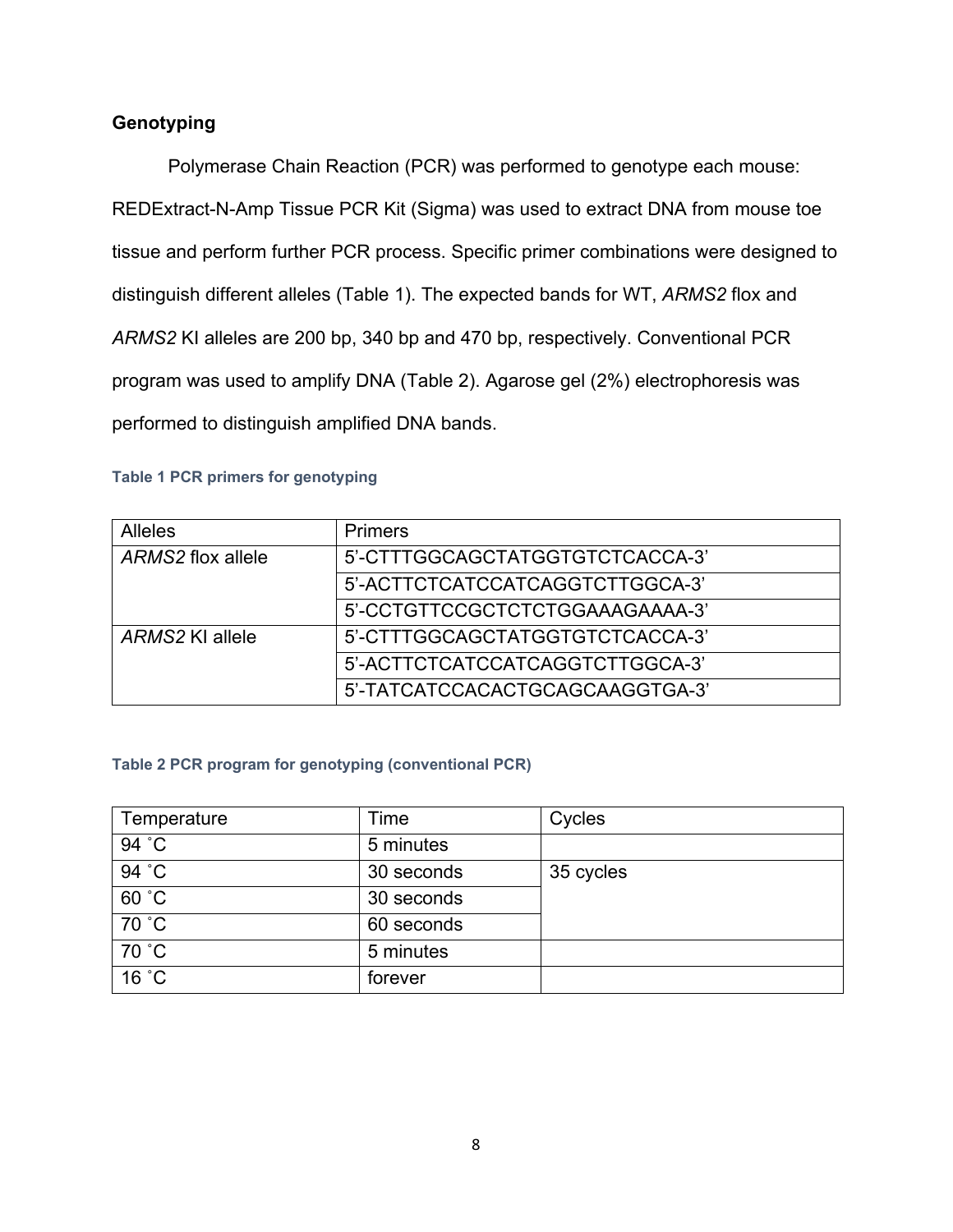### **RNA extraction**

All mice were sacrificed around 18 to 20 days after birth. Cortex and hippocampus tissues were dissected out from each mouse after perfusing them with Phosphate Buffered Saline (PBS). Tissues were then quickly frozen on dry ice and stored at -80°C, for preventing RNA degradation caused by RNase.

RNA was then extracted from those tissues. First, cortex or hippocampus tissues were separately homogenized with motor pestles and dissolved in TRIzol (ThermoFisher Scientific). Then, RNA was extracted by phenol-chloroform extraction and precipitated by isopropyl alcohol. The RNA pellet was resuspended in RNase-free water. RNA concentration was measured by Nanodrop spectrophotometer (Fisher Scientific).

#### <span id="page-13-0"></span>**RT-qPCR**

Real-time quantitative polymerase chain reaction (RT-qPCR) is a definitive technique for quantitating differences in gene expression levels between samples [\[31\].](#page-30-4) The basic principle is as follow: first, fluorescent double-stranded (ds) DNA-binding dye SYBR® Green was added into PCR system. Then the reaction was run in a RT-qPCR instrument, in which the intensity of fluorescence after each cycle was measured. Because SYBR® Green only emits fluorescence after binding with dsDNA, amplification of templates can be quantitating through measuring the fluorescence. Usually, a threshold for detection of fluorescence will be set up. The cycle number at which the fluorescence reaches the threshold is called the Threshold Cycle  $(C_t)$ . To measure gene expression, the C<sub>t</sub> of a housekeeping gene (for example,  $\beta$ -actin) from the same sample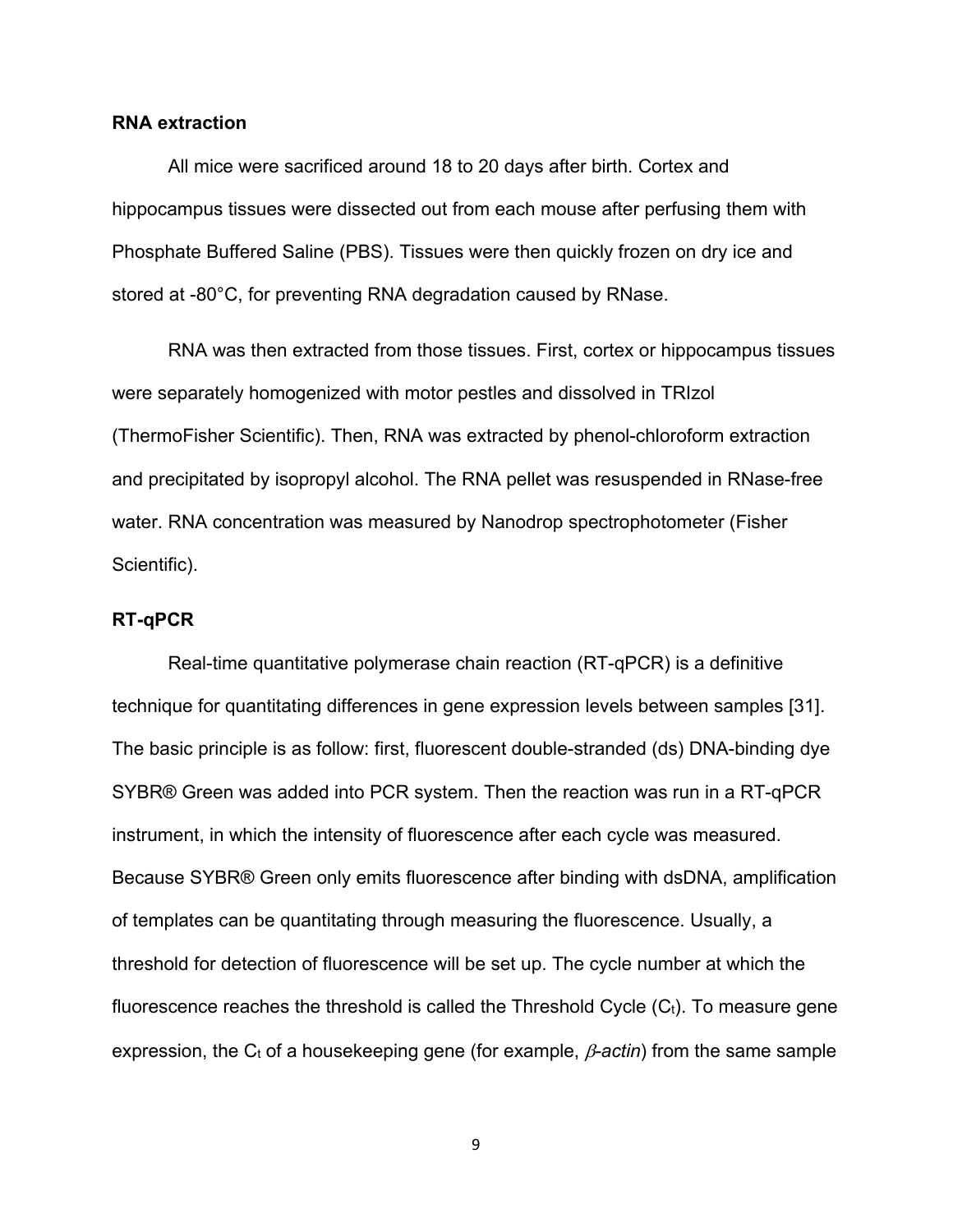will be measure as well, in order to normalizing the variation of RNA amount among different samples. The relative expression level can be calculated as follow:

$$
R = \frac{I_{\text{interested gene}}}{I_{\text{housekeeping gene}}} = \frac{T/2^{\text{Ct}_{\text{interested gene}}}}{T/2^{\text{Ct}_{\text{housekeeping gene}}}} = 2^{Ct_{\text{housekeeping gene}} - Ct_{\text{interested gene}}} = 2^{\Delta Ct}
$$

 $(R=$ relative expression level; I=initial copy number; T=threshold;  $C_t=$ threshold cycle;)

In our study, RT-qPCR was used for quantitating the relative expression level of both *ARMS2* and *Htra1* gene. First, same amount of RNA extracted from tissues was used as template to reverse-transcribe to cDNA using iScriptTM Reverse Transcription Supermix (Bio Rad). β*-actin* was used as housekeeping gene to normalize the RNA expression level. Different primer combinations were designed for *Htra1*, β*-actin or ARMS2* gene (Table 3). RT-qPCR was performed using CFX96 Touch™ Real-Time PCR Detection System (Bio-Rad). SYBR<sup>®</sup> Green JumpStart™ (Sigma) was used as RT-qPCR fluorescent dye. RT-qPCR program is list in Table 4.

For each RNA sample, the reverse transcription process was duplicated. For each cDNA sample,  $RT-qPCR$  was carried out three times in parallel.  $C_t$  was measured for each run. The whole RT-qPCR experiment was thoroughly duplicated for valid result.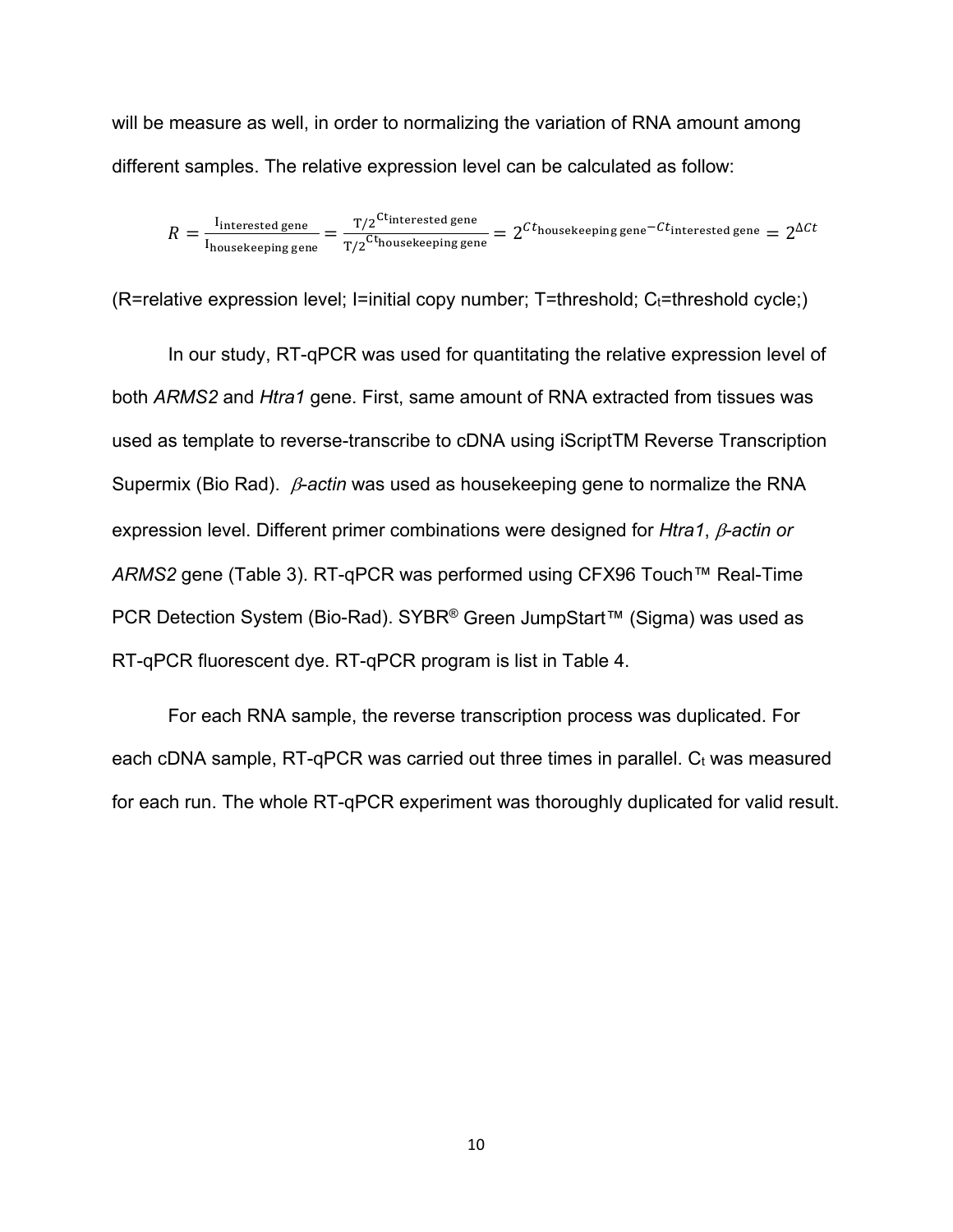# **Table 3 RT-qPCR primers for** *Htra1***,** β*-actin* **and** *ARMS2*

| Genes             | <b>Primers</b>                  |  |
|-------------------|---------------------------------|--|
| Htra1             | 5'-TTGCTGATGTGGTGGAGAAG-3'      |  |
|                   | 5'-CAATCAGTCCATCCTCCGATAC-3'    |  |
| $\beta$ -actin    | 5'-GCCACCAGTTCGCCATGGA-3'       |  |
|                   | 5'-TACAGCCCGGGGAGCATCGT-3'      |  |
| ARMS <sub>2</sub> | 5'-GTAAATTGTCCGCTAAATTCTGGCC-3' |  |
|                   | 5'-TTGTCGTCATCGTCCTTGTAGT-3'    |  |

# **Table 4 RT-qPCR program**

<span id="page-15-0"></span>

| Temperature | ⊺ime       | Cycles    |
|-------------|------------|-----------|
| 94 °C       | 2 minutes  |           |
| 94 °C       | 15 seconds | 40 cycles |
| 60 °C       | 60 seconds |           |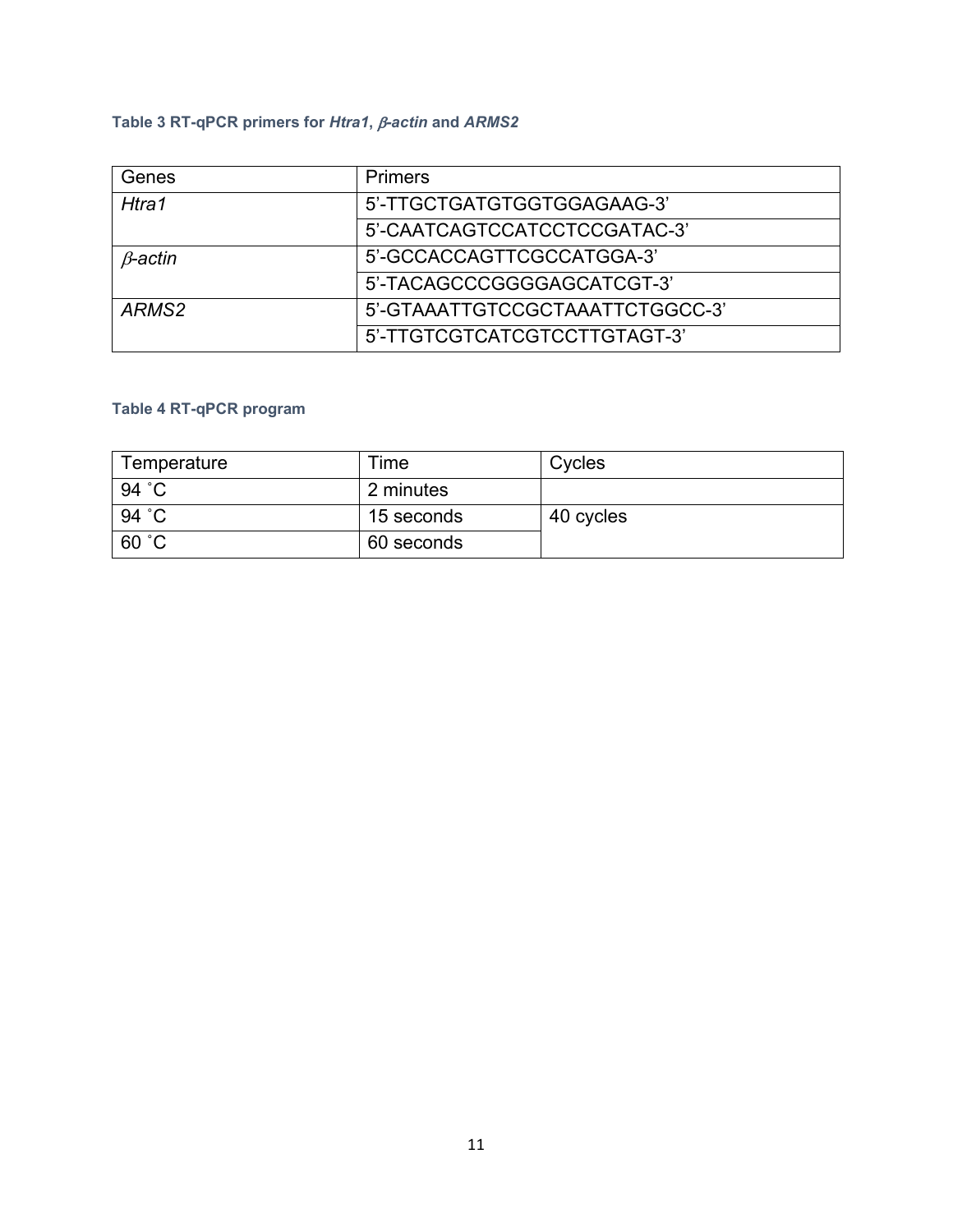### **Data analysis**

As the flow diagram (Figure 2) show, after RNA extraction, each RNA sample generated two cDNA samples. Each cDNA sample underwent 3 parallel RT-qPCR, generating 3 relative expression data (R1-R3). Mean 1 or Mean 2 is the average of each triplicate RT-qPCR results. The whole experiment was duplicated, thus, two more average expression data, Mean 3 and Mean 4, were generated. The final data for each tissue sample from different mice we used to make comparisons, was the average of the Mean 1 to Mean 4.



Analysis of variance (ANOVA) was performed using the final average relative expression level derived from *ARMS2* flox mice, *ARMS2* KI mice and wild type mice to detect the difference of *Htra1* expression. The Fisher Least Significant Difference (LSD) method was used for multiple comparisons. All statistical analysis was done using IBM® SPSS® Statistics 25 and GraphPad Prism 9.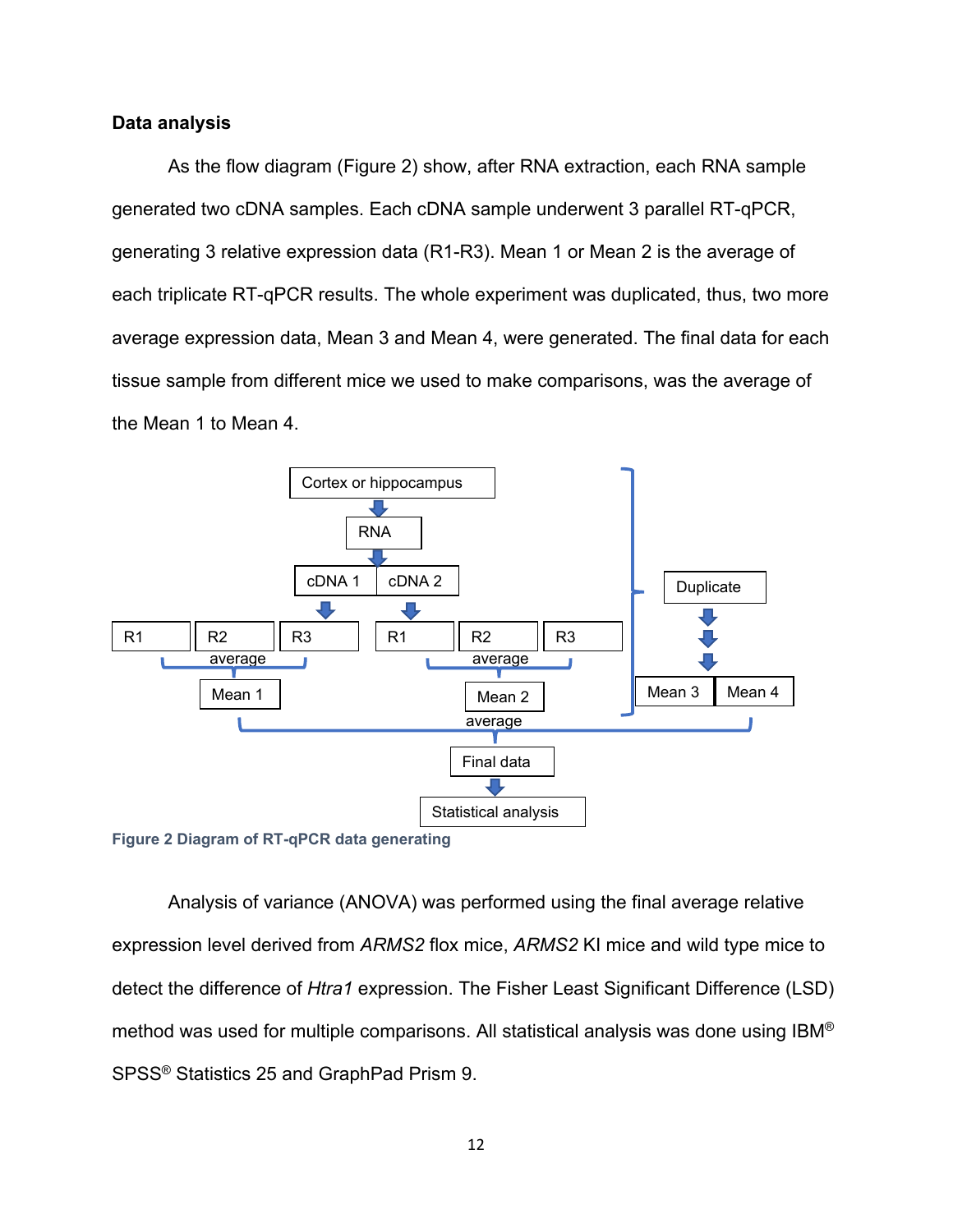# <span id="page-17-0"></span>**Results**

# <span id="page-17-1"></span>**Genotyping**

The genotyping result is listed in Table 5. All of them were early adult mice aged 18 to 20 days after birth. 7 wild type mice, 7 *ARMS2* flox mice and 9 *ARMS2* KI mice were used for further experiments.

<span id="page-17-2"></span>

| Mouse number | Date of Birth | Sacrifice date | <b>Postnatal Date</b> | genotype       |
|--------------|---------------|----------------|-----------------------|----------------|
| 369          | 8/28/2019     | 9/18/2019      | 20                    | <b>WT</b>      |
| 370          | 8/28/2019     | 9/18/2019      | 20                    | <b>WT</b>      |
| 490          | 9/14/2019     | 10/2/2019      | 18                    | <b>WT</b>      |
| 494          | 9/14/2019     | 10/2/2019      | 18                    | WT             |
| 496          | 9/14/2019     | 10/2/2019      | 18                    | WT             |
| 498          | 9/12/2019     | 10/2/2019      | 20                    | <b>WT</b>      |
| 503          | 9/12/2019     | 10/2/2019      | 20                    | <b>WT</b>      |
| 372          | 8/28/2019     | 9/18/2019      | 20                    | ARMS2 flox     |
| 373          | 8/28/2019     | 9/18/2019      | 20                    | ARMS2 flox     |
| 487          | 9/14/2019     | 10/2/2019      | 18                    | ARMS2 flox     |
| 489          | 9/14/2019     | 10/2/2019      | 18                    | ARMS2 flox     |
| 491          | 9/14/2019     | 10/2/2019      | 18                    | ARMS2 flox     |
| 497          | 9/12/2019     | 10/2/2019      | 20                    | ARMS2 flox     |
| 502          | 9/12/2019     | 10/2/2019      | 20                    | ARMS2 flox     |
| 249          | 2/24/2020     | 3/13/2020      | 18                    | <b>ARMS2KI</b> |
| 251          | 2/24/2020     | 3/13/2020      | 18                    | <b>ARMS2KI</b> |
| 253          | 2/24/2020     | 3/13/2020      | 18                    | <b>ARMS2KI</b> |
| 254          | 2/24/2020     | 3/13/2020      | 18                    | <b>ARMS2KI</b> |
| 255          | 2/24/2020     | 3/13/2020      | 18                    | <b>ARMS2KI</b> |
| 726-1        | 7/7/2020      | 7/26/2020      | 19                    | <b>ARMS2KI</b> |
| 726-2        | 7/7/2020      | 7/26/2020      | 19                    | <b>ARMS2KI</b> |
| 726-3        | 7/7/2020      | 7/26/2020      | 19                    | <b>ARMS2KI</b> |
| 726-4        | 7/7/2020      | 7/26/2020      | 19                    | <b>ARMS2KI</b> |

## **Table 5 Mouse information and genotyping**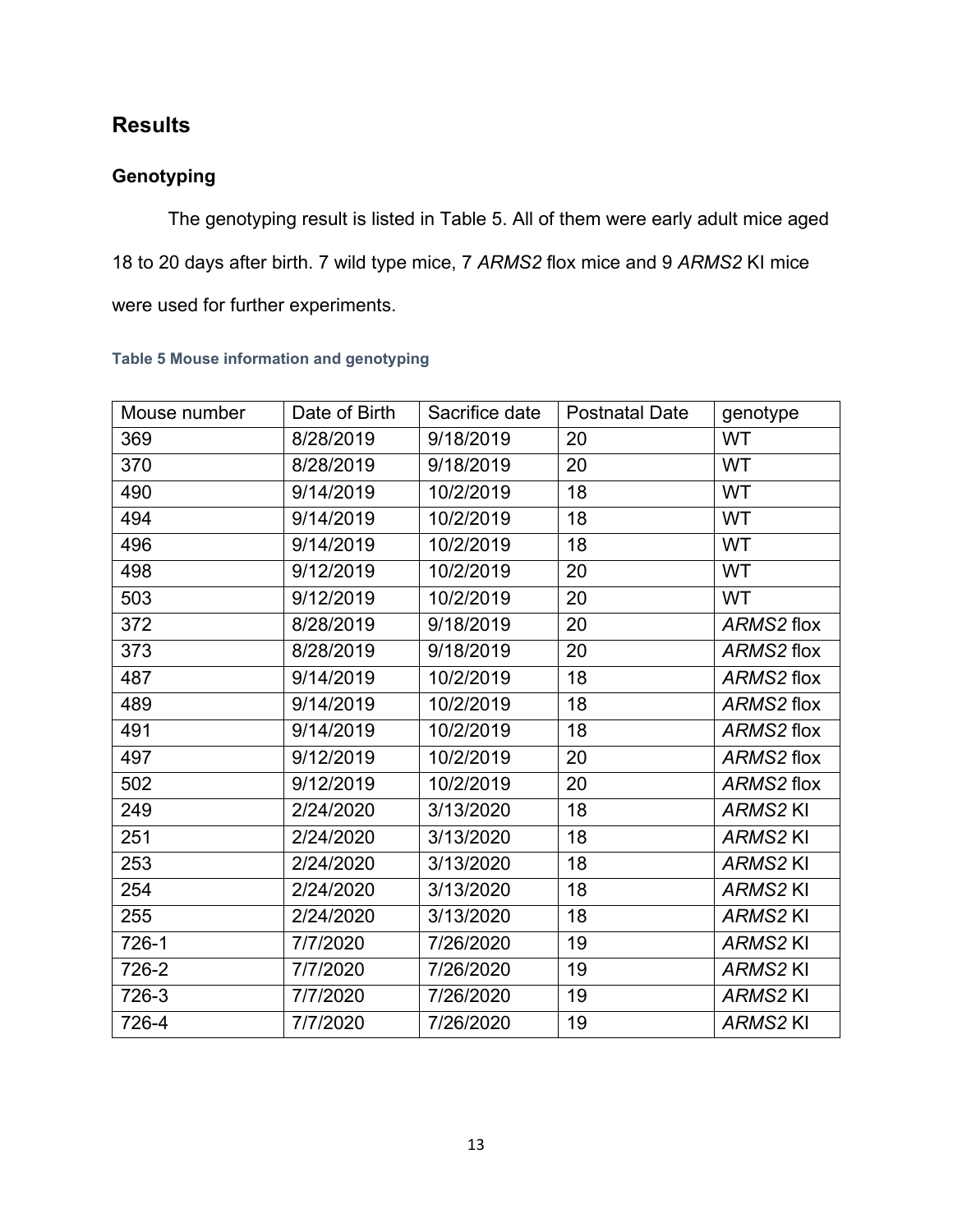## **Detection of** *ARMS2* **mRNA**

*ARMS2* mRNA was detected in cortex and hippocampus from *ARMS2* KI mice, while no signal was detected in cortex or hippocampus from *ARMS2* flox mice or WT mice (Table 6). The result showed *ARMS2* expresses in cortex and hippocampus of *ARMS2* KI mice but not in other mice. It confirmed that our humanized *ARMS2* KI mouse model was well constructed. On the other hand, *ARMS2* flox mice, despite harboring *ARMS2* cDNA, doesn't actively express the gene.

| Mouse number | Genotype       | ARMS2 Expression in | ARMS2 Expression in |
|--------------|----------------|---------------------|---------------------|
|              |                | Cortex              | Hippocampus         |
| 490          | WT             | Not detectable      | Not detectable      |
| 494          | WT             | Not detectable      | Not detectable      |
| 496          | WT             | Not detectable      | Not detectable      |
| 498          | WT             | Not detectable      | Not detectable      |
| 503          | WT.            | Not detectable      | Not detectable      |
| 373          | ARMS2 flox     | Not detectable      | Not detectable      |
| 487          | ARMS2 flox     | Not detectable      | Not detectable      |
| 489          | ARMS2 flox     | Not detectable      | Not detectable      |
| 497          | ARMS2 flox     | Not detectable      | Not detectable      |
| 502          | ARMS2 flox     | Not detectable      | Not detectable      |
| 255          | <b>ARMS2KI</b> | .00048379           | .00025691           |
| 726-1        | <b>ARMS2KI</b> | .00022148           | .00032346           |
| 726-2        | <b>ARMS2KI</b> | .00031695           | .00051378           |
| 726-3        | ARMS2 KI       | .00038163           | .00042213           |
| 726-4        | <b>ARMS2KI</b> | .00030829           | .00046725           |

**Table 6** *ARMS2* **mRNA relative expression in cortex and hippocampus (final data)**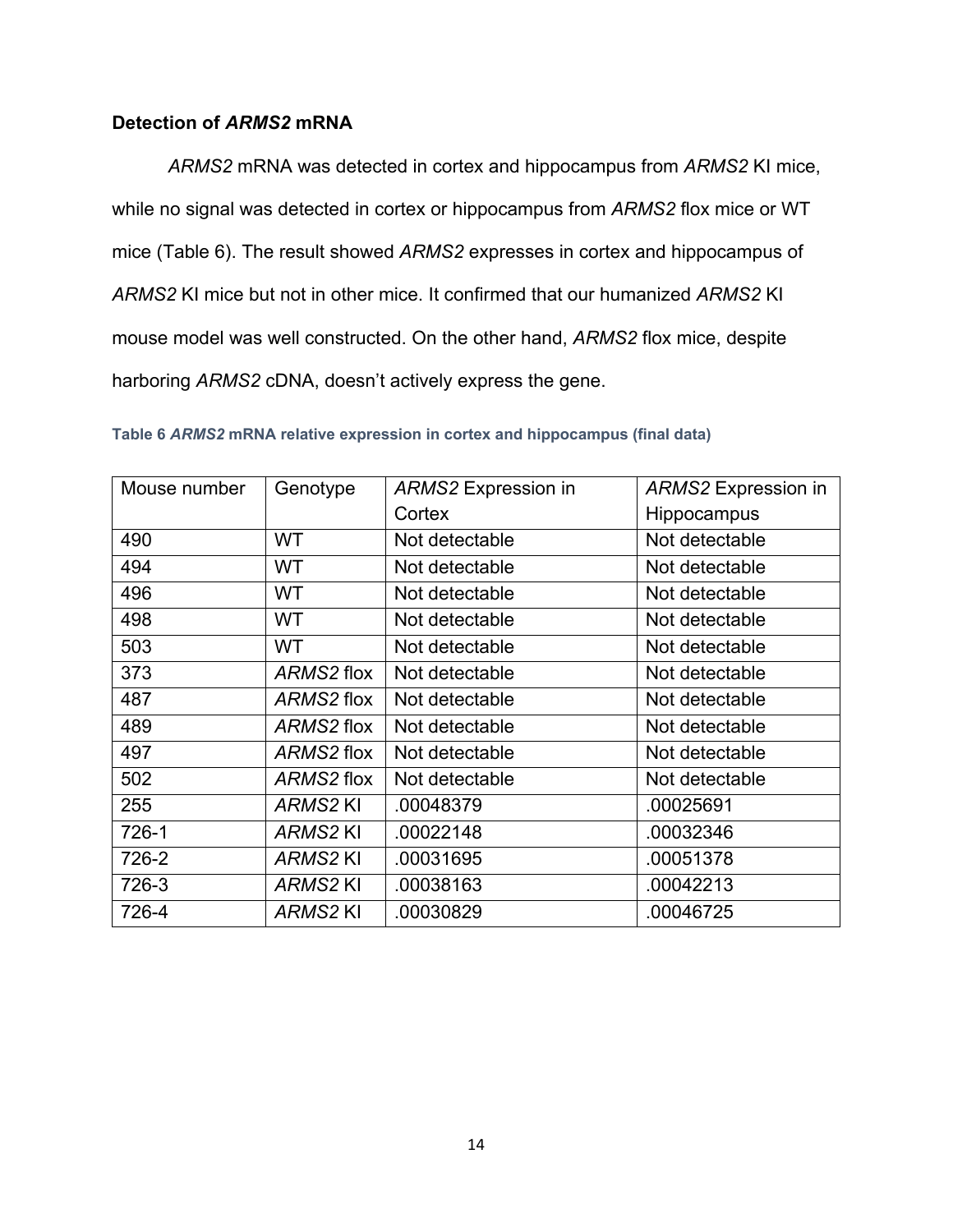#### <span id="page-19-0"></span>**Quantification of** *Htra1* **expression**

### **Cortex**

*Htra1* relative expression level among different mice in cortex was shown in Table 7 and Figure 3. Test of homogeneity of variance showed an insignificant result (p=0.411), thus, one-way ANOVA is proper to use for comparison. ANOVA showed that there was a significant difference (p=0.029) of *Htra1* relative expression level among the three groups of mice. Multiple comparisons revealed that the difference between *ARMS2* KI mice and WT mice (p=0.011), and the difference between *ARMS2* flox mice and WT mice (p=0.041) are both significant. Comparing to WT mice, *Htra1* expression in *ARMS2* KI mice and *ARMS2* flox mice decreased by 22% and 18% in average, respectively. There was no significant difference between *ARMS2* KI mice and *ARMS2* flox mice regarding *Htra1* relative expression level (p=0.641).

#### **Hippocampus**

*Htra1* relative expression level among different mice in hippocampus was shown in Table 7 and Figure 4. Test of homogeneity of variance showed an insignificant result (p=0.529), thus, one-way ANOVA is proper to use. However, ANOVA detected no significant difference of *Htra1* relative expression level among the three groups of mice (p=0.143).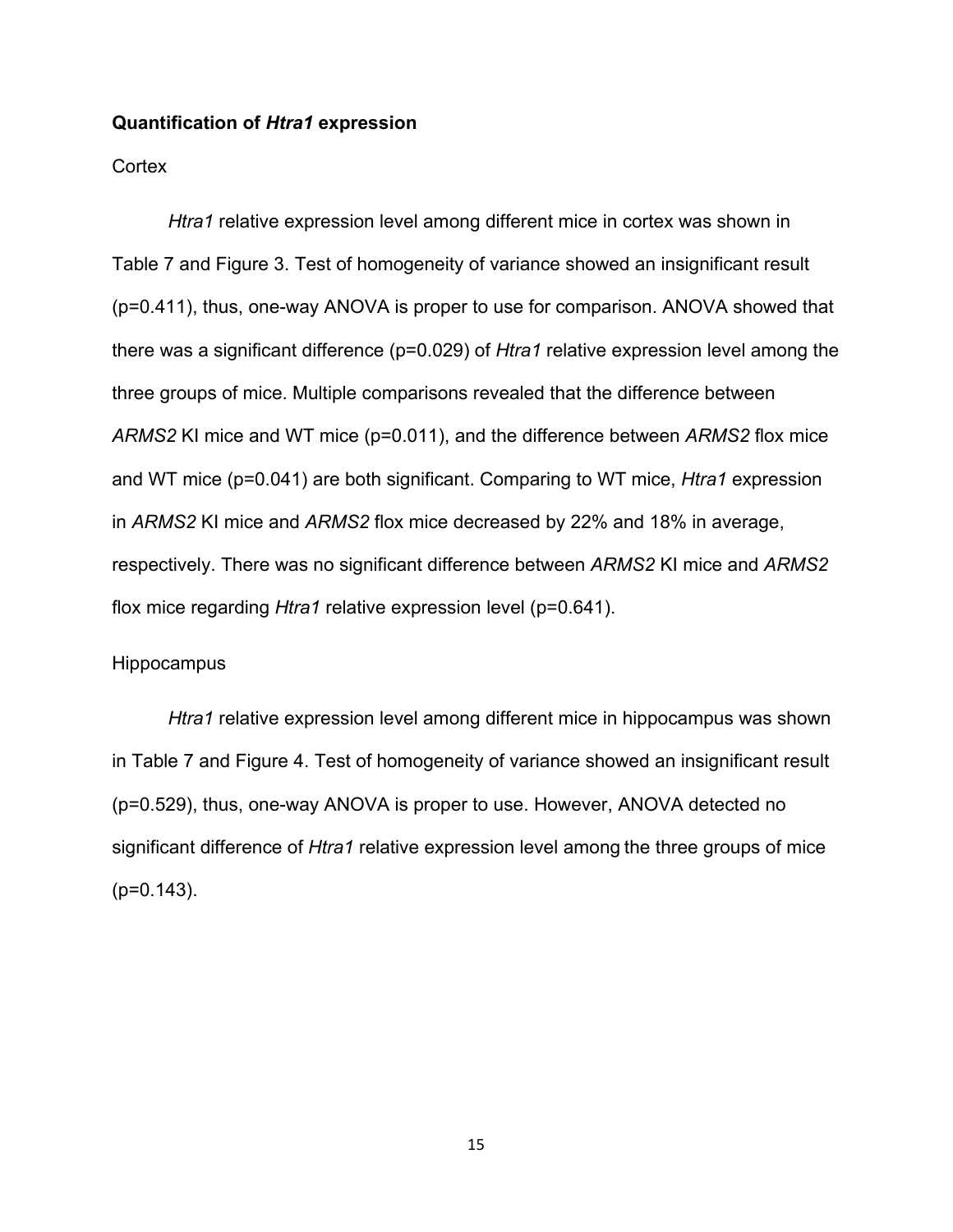| Mouse number | Genotype       | Htra1 Expression in | Htra1 Expression in |
|--------------|----------------|---------------------|---------------------|
|              |                | Cortex              | Hippocampus         |
| 369          | <b>WT</b>      | .10725              | .11075              |
| 370          | <b>WT</b>      | .12035              | .11759              |
| 490          | <b>WT</b>      | .11414              | .10032              |
| 496          | <b>WT</b>      | .11315              | .13843              |
| 498          | WT             | .11933              | .12115              |
| 494          | <b>WT</b>      | .07882              | .06100              |
| 503          | <b>WT</b>      | .13300              | .13683              |
| 372          | ARMS2 flox     | .11401              | .09589              |
| 373          | ARMS2 flox     | .08579              | .09036              |
| 487          | ARMS2 flox     | .08761              | .08615              |
| 489          | ARMS2 flox     | .12138              | .11443              |
| 497          | ARMS2 flox     | .07164              | .07949              |
| 491          | ARMS2 flox     | .06083              | .05842              |
| 502          | ARMS2 flox     | .10103              | .07959              |
| 249          | <b>ARMS2KI</b> | .10579              | .10705              |
| 251          | <b>ARMS2KI</b> | .08870              | .11277              |
| 253          | <b>ARMS2KI</b> | .07534              | .08932              |
| 254          | ARMS2 KI       | .08471              | .15546              |
| 255          | ARMS2 KI       | .11319              | .07150              |
| 726-1        | <b>ARMS2KI</b> | .07224              | .08752              |
| 726-2        | <b>ARMS2KI</b> | .09362              | .12657              |
| 726-3        | ARMS2 KI       | .07495              | .08099              |
| 726-4        | <b>ARMS2KI</b> | .07938              | .09463              |

# **Table 7** *Htra1* **mRNA relative expression in cortex and hippocampus (final data)**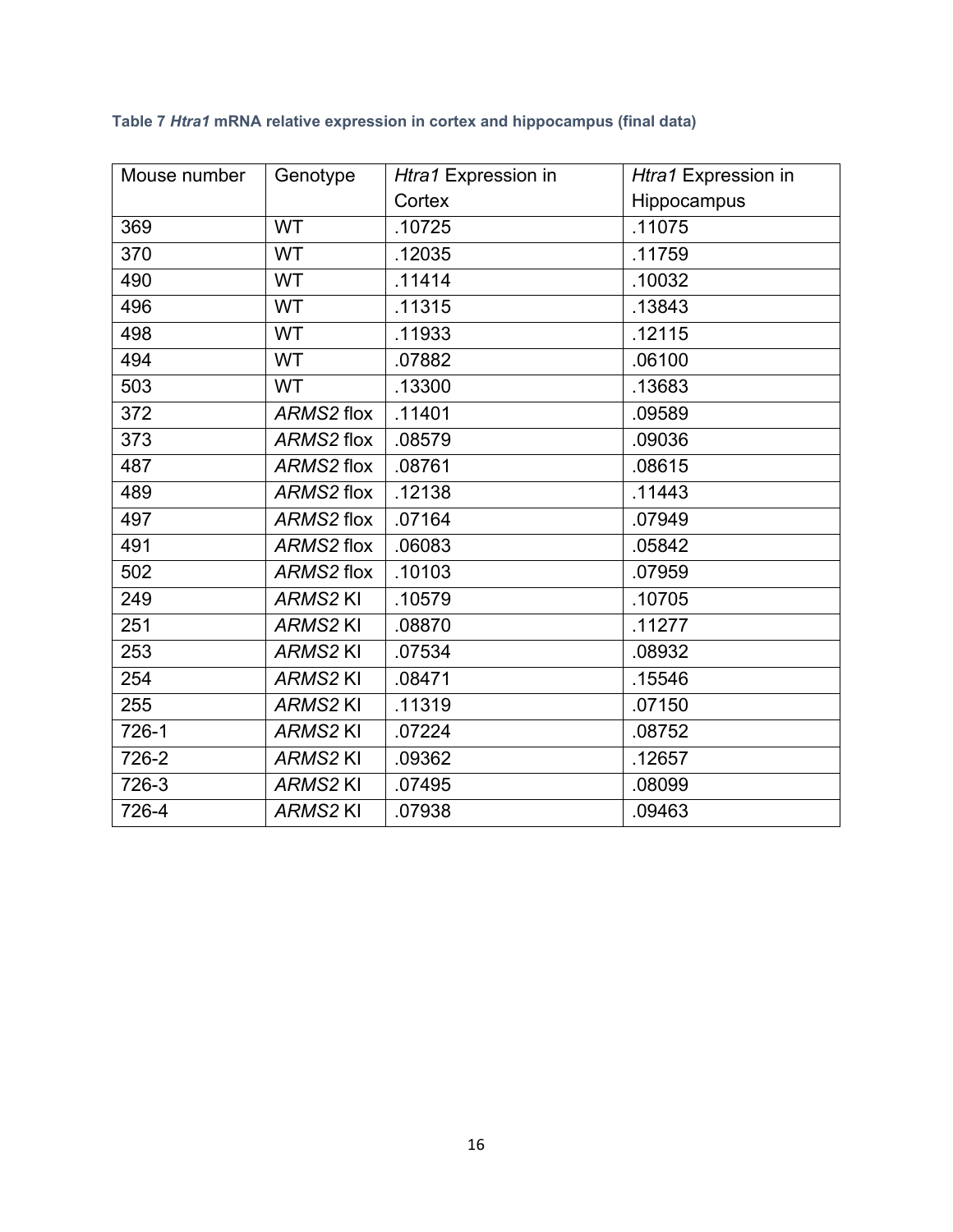

**Figure 3** *Htra1* **expression relative to** *β-actin* **in cortex**

The boxs indicate upper and lower quartiles. The whiskers indicate the maximun and the minimum. \* and ns indicate significant difference and nonsignificant difference in multiple comparisons (LSD), respectively. ANOVA: N=7 (WT), 7 (*ARMS2* flox), 9 (*ARMS2* KI).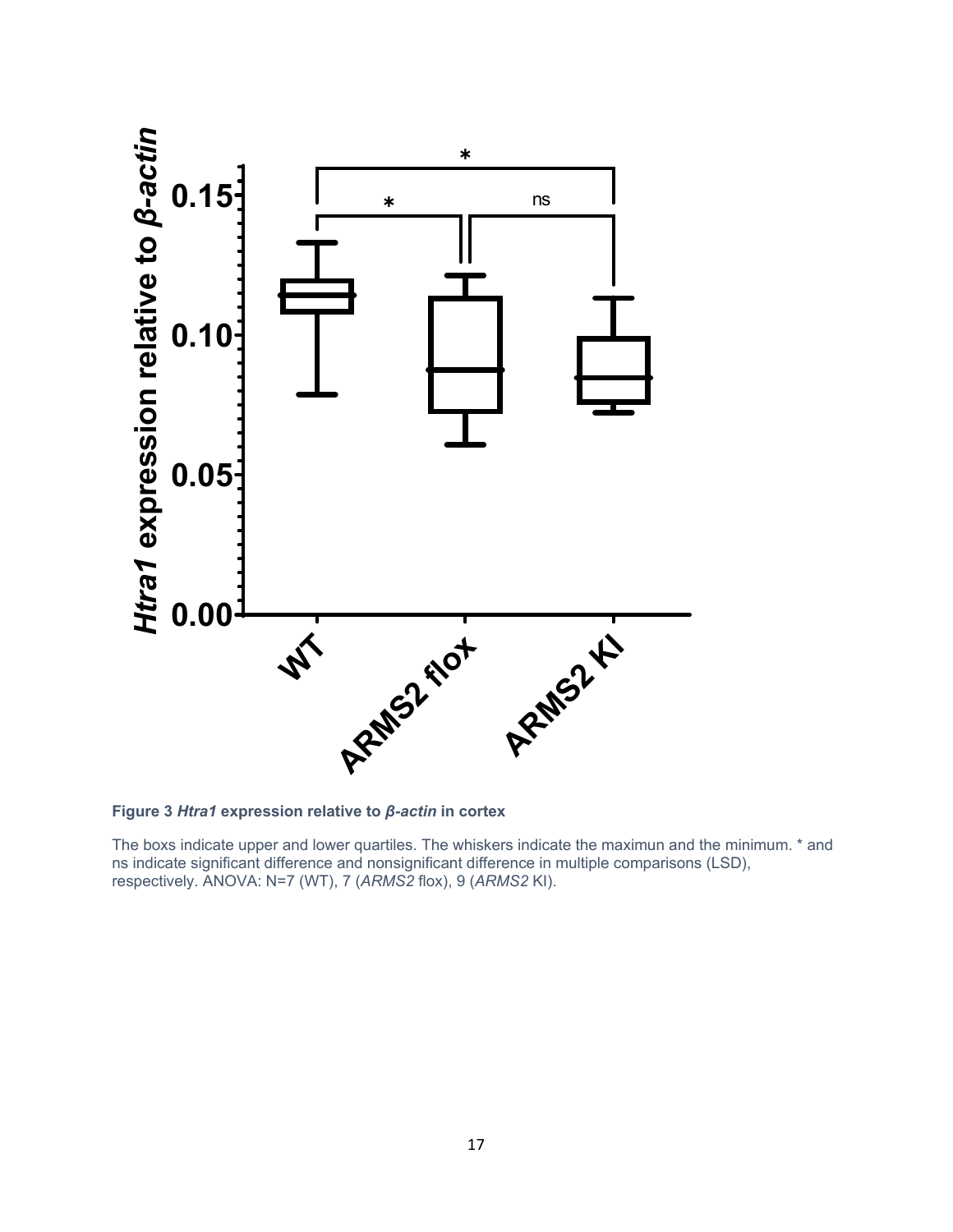

**Figure 4** *Htra1* **expression relative to** *β-actin* **in hippocampus**

ANOVA: N=7 (WT), 7 (*ARMS2* flox), 9 (*ARMS2* KI).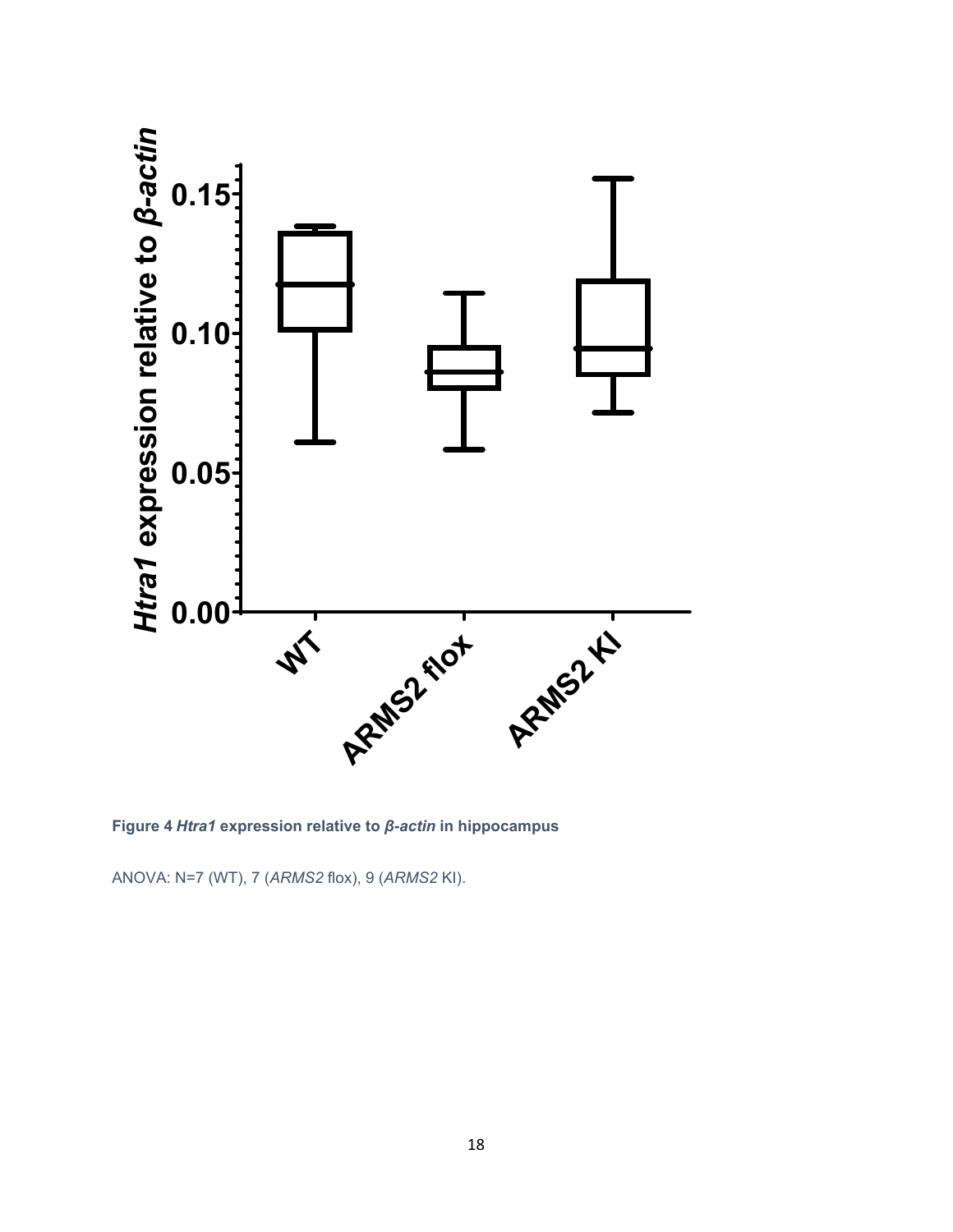## <span id="page-23-0"></span>**Discussion**

Although AMD is one leading cause of irreversible visual loss, the pathogenesis of it remains enigmatic till now. Genetic studies located several AMD susceptibility loci including two chromosome regions, 1q31 and 10q26. Evidence has emerged to support the association of AMD with each of the three candidate genes (later evidence pinpointed two genes, *ARMS2* and *HTRA1*) within 10q26. However, due to the existence of high LD across the region, statistical genetic analysis alone cannot definitively distinguish the causal one that confer the risk of AMD. Therefore, molecular functional studies became the better way to solve the puzzle. Little is known about the structure and function of ARMS2 protein. Several AMD-associated variants in *ARMS2* gene such as rs10490924, rs2736911 and the indel in 3' -UTR of *ARMS2* were identified, though how they might contribute to AMD pathogenesis remains inconsistent. More information is available for the function of HTRA1 protein: overexpressed HTRA1 has been hypothesized to digest excessive ECM and elevate oxidative stress to facilitate AMD pathogenesis. However, there is no consensus about how associated variants (such as rs11200638) might affect *HTRA1* expression. In summary, current evidence is inadequate to answer the causality question.

In order to provide insight of the functional roles of *ARMS2* and *HTRA1* in the pathogenesis of AMD, we decided to explore the regulation relationship between the two genes. To overcome the fact that *ARMS2* gene only exists in higher primates, we generated humanized *ARMS2* knock-in mice to investigate *Htra1* expression *in vivo*. *ARMS2* flox mice was also generated to distinguish whether the possible *Htra1* expression change derives from active *ARMS2* expression or genome structural change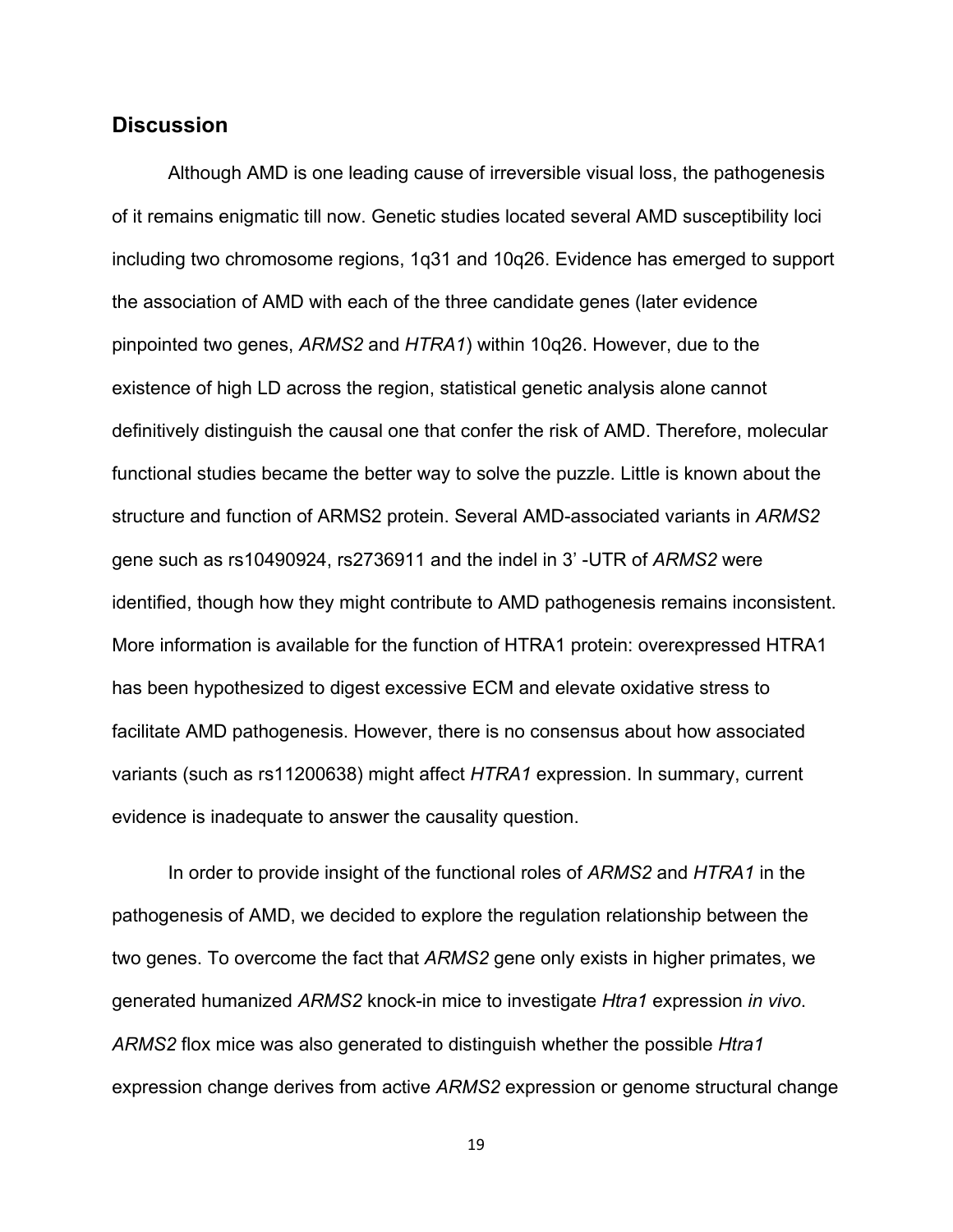upstream *Htra1*. Cortex and hippocampus were chosen for subsequent experiments. RNA was extracted and reverse-transcribed to cDNA. RT-qPCR was then performed to quantitate *Htra1* expression in different genotypes of mice.

We found significant difference of *Htra1* expression in cortex among three genotypes of mice. *Htra1* expression decreased by 22% and 18% for *ARMS2* KI mice and *ARMS2* flox mice, compared to wild type mice. Multiple comparisons also confirmed the significant decrease for both *ARMS2* KI mice and *ARMS2* flox mice but cannot distinguish these two genotypes of mice regarding their *Htra1* expression. This finding indicates that the presence of *ARMS2* gene upstream *Htra1* promoter manifests regulation effect upon *Htra1* expression in mouse model, also implying this relationship may exist in human. However, since we only observed *ARMS2* mRNA in *ARMS2* KI mice but not in *ARMS2* flox mice, we suspect this regulation relationship may not depend on the expression of *ARMS2* gene. Since *ARMS2* is quite closed to *Htra1* promoter region, *ARMS2* gene sequence itself may cooperate with *Htra1* promoter to regulate *Htra1* expression. Nevertheless, based on our data, we assume that *ARMS2* gene may negatively regulate *Htra1* gene expression. Thus, mutant variants which change the original sequence of *ARMS2* gene may distort the normal regulation relationship and lead to abnormal expression of *Htra1*. This hypothesis is partially consistent with previous evidence supporting that the indel variant in the 3'-UTR of ARMS<sub>2</sub> can enhance *Htra1* expression<sup>24</sup>.

We didn't find significant difference of *Htra1* expression in hippocampus among three genotypes of mice, implying the regulation effect may present in a tissue-specific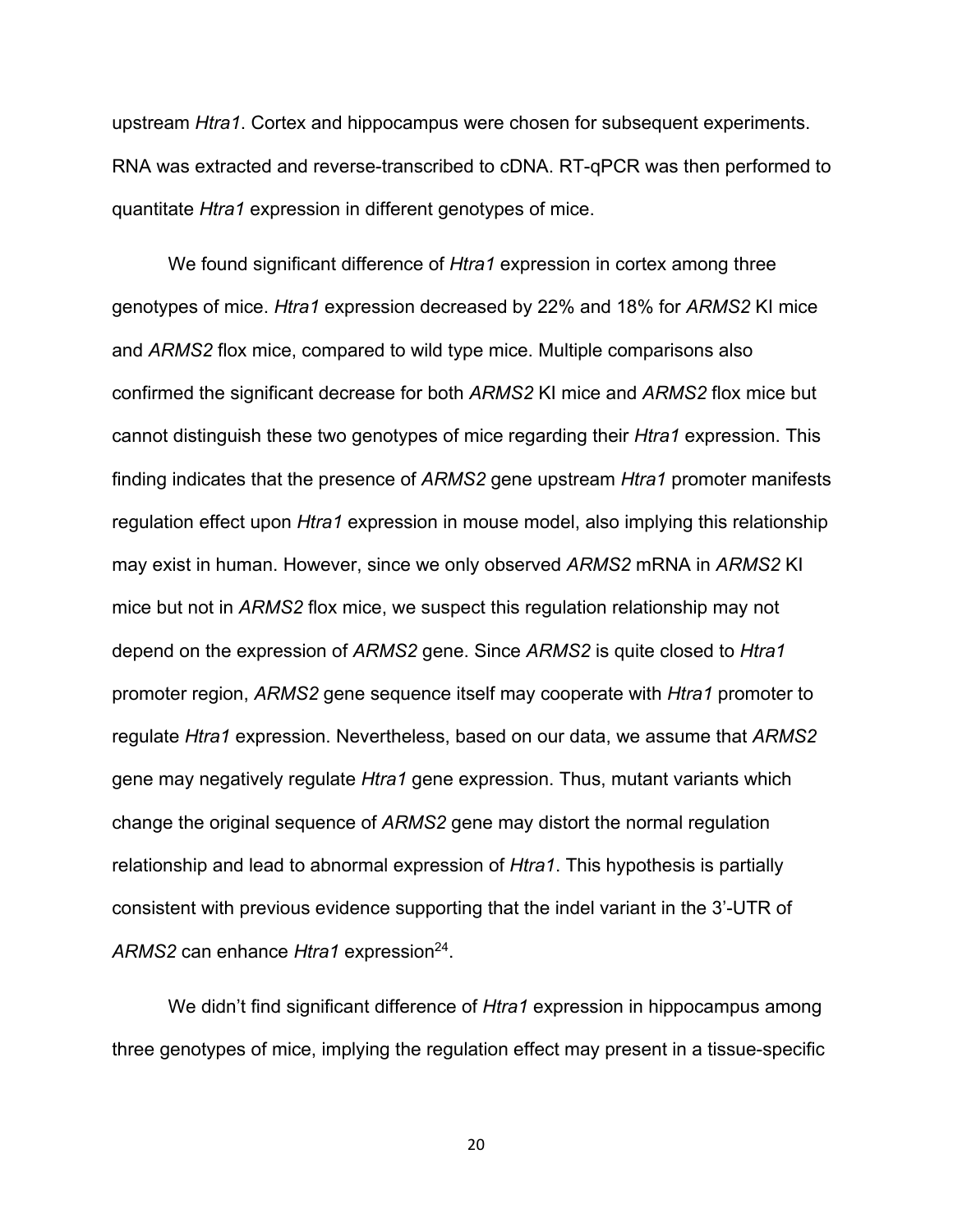manner, although individual variation among mice and relatively small sample size could be alternative explanations.

Yet the pathogenesis of AMD regarding the controversy of *ARMS2* and *HTRA1* remain unclear, a "dual causality hypothesis" which supports that both increased *HTRA1* and decreased *ARMS2* mediate AMD seem to be the answer suits for all observations [\[16\]](#page-28-6)[\[23\].](#page-29-7) Our findings provide new evidence of the functional link between *ARMS2* and *Htra1*, revealing the complexity of how the two genes might work together in the causal pathway of AMD. Future studies should consider the regulation effect when dissect the contribution towards AMD of one of the two genes.

The prominent strength of this study is the novel design of the humanized *ARMS2* knock-in mouse model. This construction solves the problem that higherprimate-specific gene *ARMS2* is intractable to investigate in model organisms, and will facilitate further research in this area. There are several limitations as well. First, we only chose early adult mice (18-20 day, postnatal) as our subjects. The fluctuation of *ARMS2* and *Htra1* expression in mice's developmental process was ignored. Thus, we may miss the critical period when *ARMS2* and *Htra1* function in AMD pathogenesis. Second, we chose cortex and hippocampus based on our previous evidence such as *in situ* hybridization. The inconsistent result from cortex and hippocampus is hard to interpret, which reflects the logistic difficulty. To query the association with AMD pathogenesis, retinal tissue could be a better choice since retina is the major affected site of AMD. However, *ARMS2* is only faintly expressed in retina [\[18\].](#page-29-0) Our previous work didn't detect *ARMS2* expression in retina either, which make the question hard to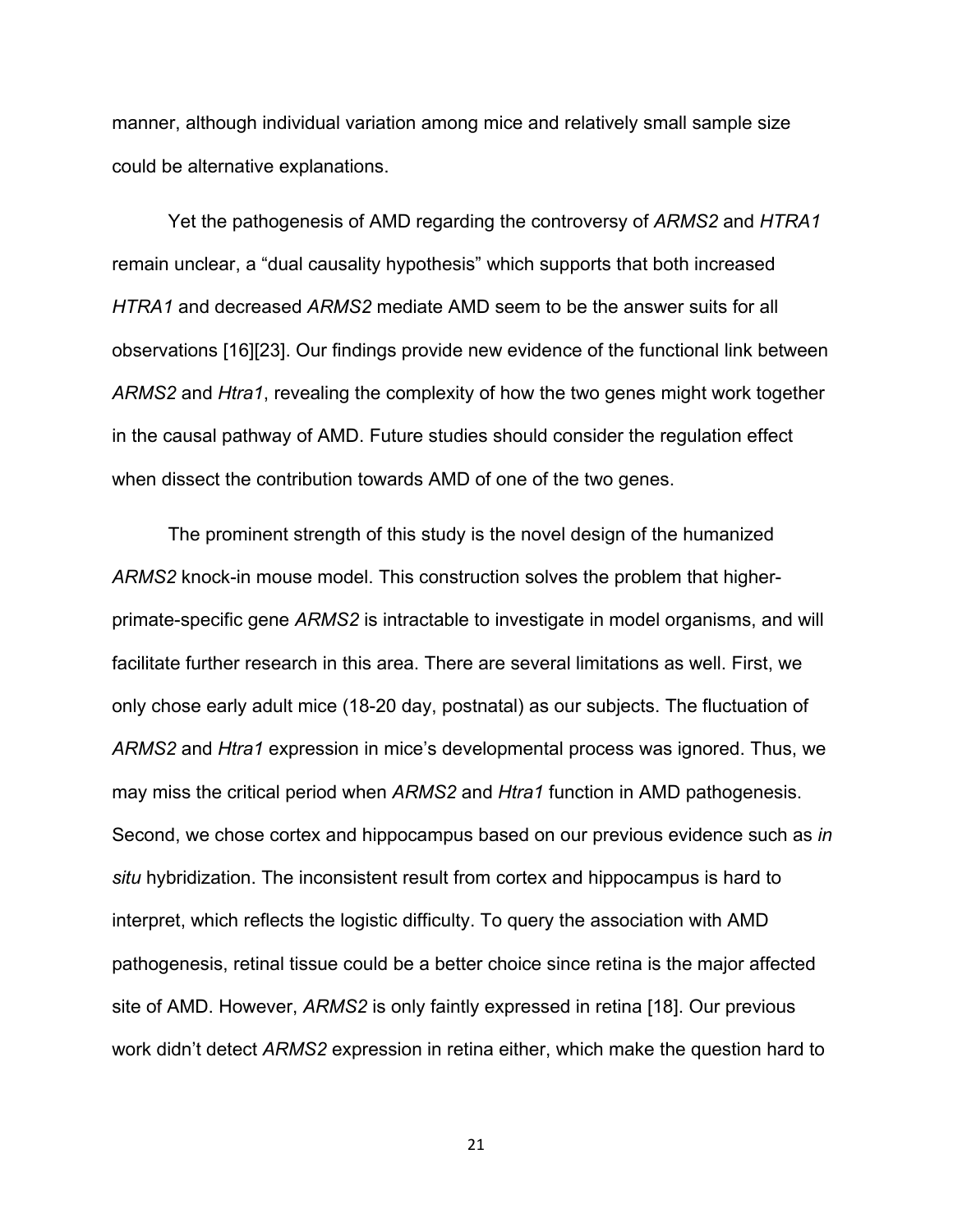tackle. Finally, the sample size is relatively small, which may let the true difference be covered up by the influence of individual variation of gene expression.

<span id="page-26-0"></span>In the future, we could further design *ARMS2* knock-in mice carrying AMD risk variants such as rs10490924, rs2736911 and the indel in 3' -UTR of *ARMS2* to investigate their respective influence towards *Htra1* expression, and compare their effect with the original *ARMS2* allele. These comparisons could further validate the regulation relationship between *ARMS2* gene and *Htra1* gene. Besides, more elaborate detection of both ARMS2 protein and HTRA1 protein in eye tissue could be performed to ultimately ascertain the level of *ARMS2-Htra1* interplay.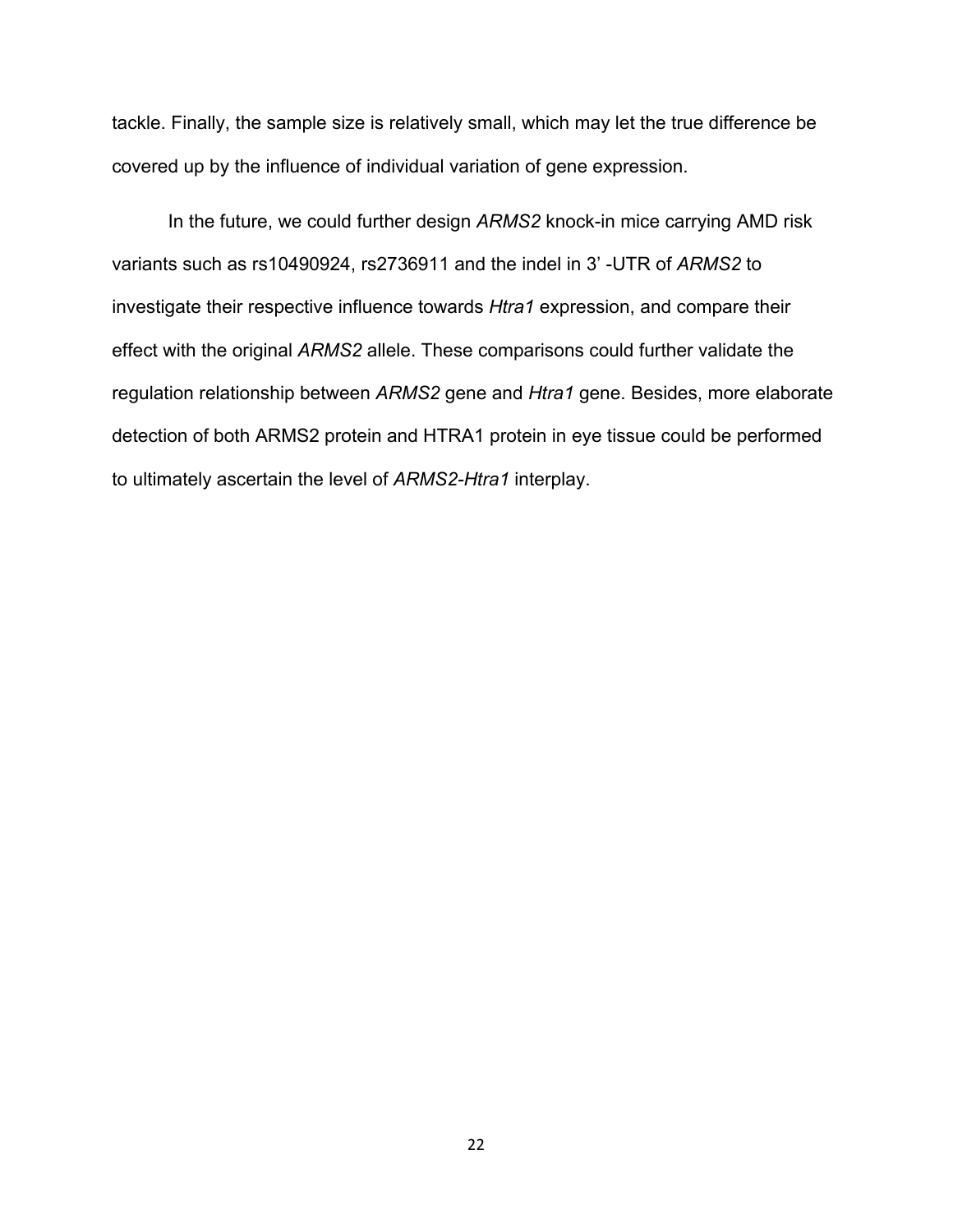# **Reference**

- <span id="page-27-0"></span>[1] Friedman, David S., et al. "Prevalence of age-related macular degeneration in the United States." *Arch ophthalmol* 122.4 (2004): 564-572.
- <span id="page-27-1"></span>[2] Klein, Ronald, Barbara EK Klein, and Karen J. Cruickshanks. "The prevalence of age-related maculopathy by geographic region and ethnicity*." Progress in retinal and eye research* 18.3 (1999): 371-389.
- <span id="page-27-2"></span>[3] Wong, Wan Ling, et al. "Global prevalence of age-related macular degeneration and disease burden projection for 2020 and 2040: a systematic review and metaanalysis." *The Lancet Global Health* 2.2 (2014): e106-e116.
- <span id="page-27-3"></span>[4] Ding, Xiaoyan, Mrinali Patel, and Chi-Chao Chan. "Molecular pathology of agerelated macular degeneration." *Progress in retinal and eye research* 28.1 (2009): 1-18.
- <span id="page-27-4"></span>[5] DeWan, Andrew, et al. "*HTRA1* promoter polymorphism in wet age-related macular degeneration." *Science* 314.5801 (2006): 989-992.
- <span id="page-27-5"></span>[6] Swaroop, Anand, et al. "Unraveling a multifactorial late-onset disease: from genetic susceptibility to disease mechanisms for age-related macular degeneration." *Annual review of genomics and human genetics* 10 (2009).
- <span id="page-27-6"></span>[7] Fisher, Sheila A., et al. "Meta-analysis of genome scans of age-related macular degeneration." *Human molecular genetics* 14.15 (2005): 2257-2264.
- <span id="page-27-7"></span>[8] Haines, Jonathan L., et al. "Complement factor H variant increases the risk of age-related macular degeneration." *Science* 308.5720 (2005): 419-421.
- <span id="page-27-8"></span>[9] Klein, Robert J., et al. "Complement factor H polymorphism in age-related macular degeneration." *Science* 308.5720 (2005): 385-389.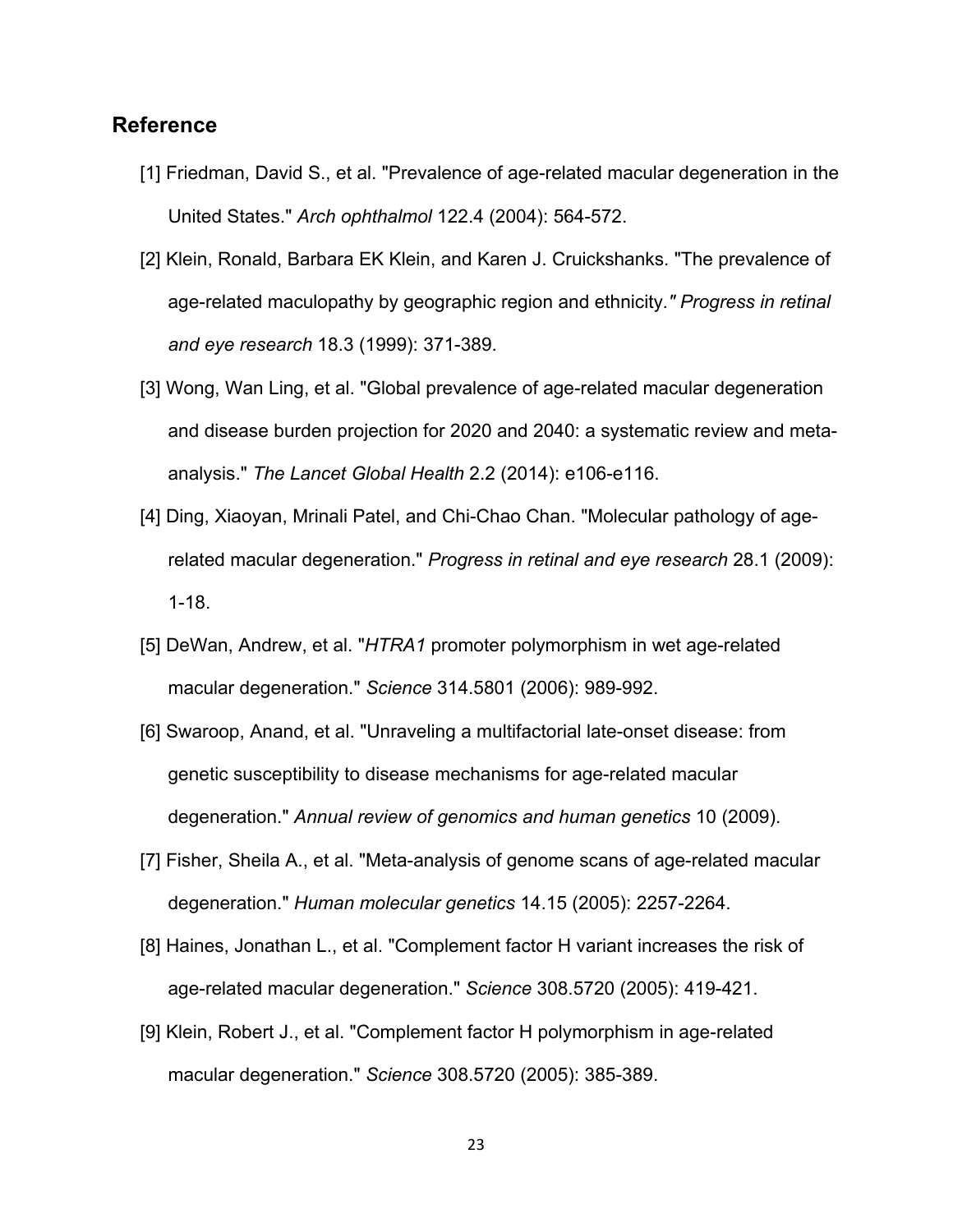- <span id="page-28-0"></span>[10] Wang, Gaofeng. "Chromosome 10q26 locus and age-related macular degeneration: a progress update." *Experimental eye research* 119 (2014): 1-7.
- <span id="page-28-1"></span>[11] Jakobsdottir, Johanna, et al. "Susceptibility genes for age-related maculopathy on chromosome 10q26." *The American Journal of Human Genetics* 77.3 (2005): 389-407.
- <span id="page-28-2"></span>[12] Rivera, Andrea, et al. "Hypothetical LOC387715 is a second major susceptibility gene for age-related macular degeneration, contributing independently of complement factor H to disease risk." *Human molecular genetics* 14.21 (2005): 3227-3236.
- <span id="page-28-3"></span>[13] Yang, Zhenglin, et al. "A variant of the *HTRA1* gene increases susceptibility to age-related macular degeneration." *Science* 314.5801 (2006): 992-993.
- <span id="page-28-4"></span>[14] Kanda, Atsuhiro, et al. "A variant of mitochondrial protein *LOC387715/ARMS2*, not *HTRA1*, is strongly associated with age-related macular degeneration." *Proceedings of the National Academy of Sciences* 104.41 (2007): 16227-16232.
- <span id="page-28-5"></span>[15] Tong, Yu, et al. "*LOC387715/HTRA1* gene polymorphisms and susceptibility to age-related macular degeneration: A HuGE review and meta-analysis." *Molecular vision* 16 (2010): 1958.
- <span id="page-28-6"></span>[16] May, Adam, et al. "Ongoing controversies and recent insights of the *ARMS2- HTRA1* locus in age-related macular degeneration." *Experimental Eye Research* (2021): 108605.
- <span id="page-28-7"></span>[17] Kortvely, Elod, et al. "The unconventional secretion of ARMS2." *Human molecular genetics* 25.15 (2016): 3143-3151.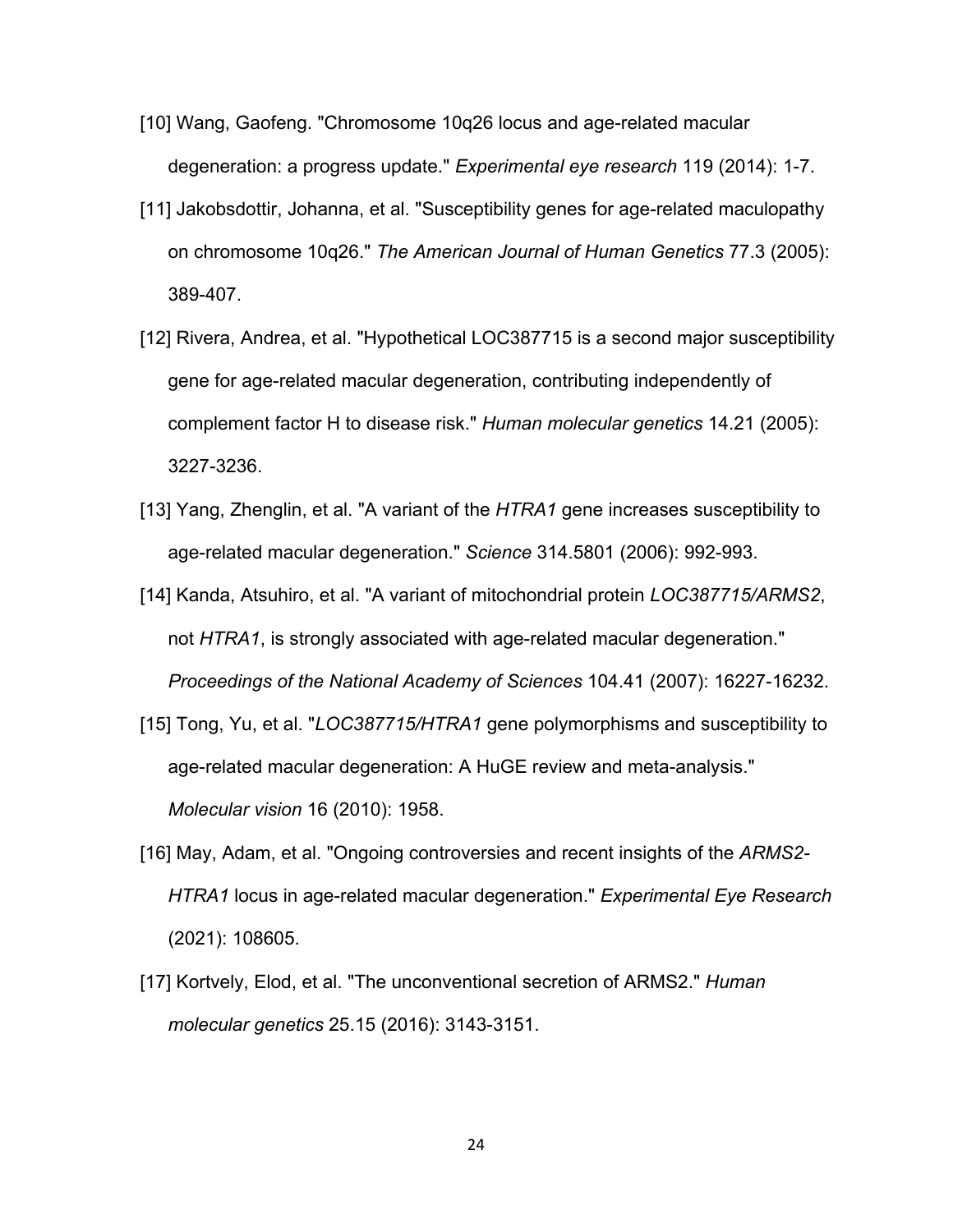- <span id="page-29-0"></span>[18] Friedrich, Ulrike, et al. "Risk-and non-risk-associated variants at the 10q26 AMD locus influence *ARMS2* mRNA expression but exclude pathogenic effects due to protein deficiency." *Human molecular genetics* 20.7 (2011): 1387-1399.
- <span id="page-29-1"></span>[19] Micklisch, Sven, et al. "Age-related macular degeneration associated polymorphism rs10490924 in *ARMS2* results in deficiency of a complement activator." *Journal of neuroinflammation* 14.1 (2017): 1-15.
- <span id="page-29-2"></span>[20] Fritsche, Lars G., et al. "Age-related macular degeneration is associated with an unstable *ARMS2* (*LOC387715*) mRNA." *Nature genetics* 40.7 (2008): 892-896.
- <span id="page-29-3"></span>[21] Entrez Gene: *HTRA1* HtrA serine peptidase 1
- [22] Svenningsen, Åsa Fex, et al. "Macrophage migration inhibitory factor (MIF) modulates trophic signaling through interaction with serine protease HTRA1." *Cellular and molecular life sciences* 74.24 (2017): 4561-4572.
- <span id="page-29-7"></span>[23] Klose, Ralph, et al. "Inactivation of the serine protease HTRA1 inhibits tumor growth by deregulating angiogenesis." *Oncogene* 37.31 (2018): 4260-4272.
- <span id="page-29-4"></span>[24] Friedrich, Ulrike, et al. "Risk-and non-risk-associated variants at the 10q26 AMD locus influence *ARMS2* mRNA expression but exclude pathogenic effects due to protein deficiency." *Human molecular genetics* 20.7 (2011): 1387-1399.
- <span id="page-29-5"></span>[25] Yang, Zhenglin, et al. "Genetic and functional dissection of *HTRA1* and *LOC387715* in age-related macular degeneration." *PLoS Genet* 6.2 (2010): e1000836.
- <span id="page-29-6"></span>[26] Iejima, Daisuke, et al. "*HTRA1* (high temperature requirement A serine peptidase 1) gene is transcriptionally regulated by insertion/deletion nucleotides located at the 3′ end of the *ARMS2* (age-related maculopathy susceptibility 2)